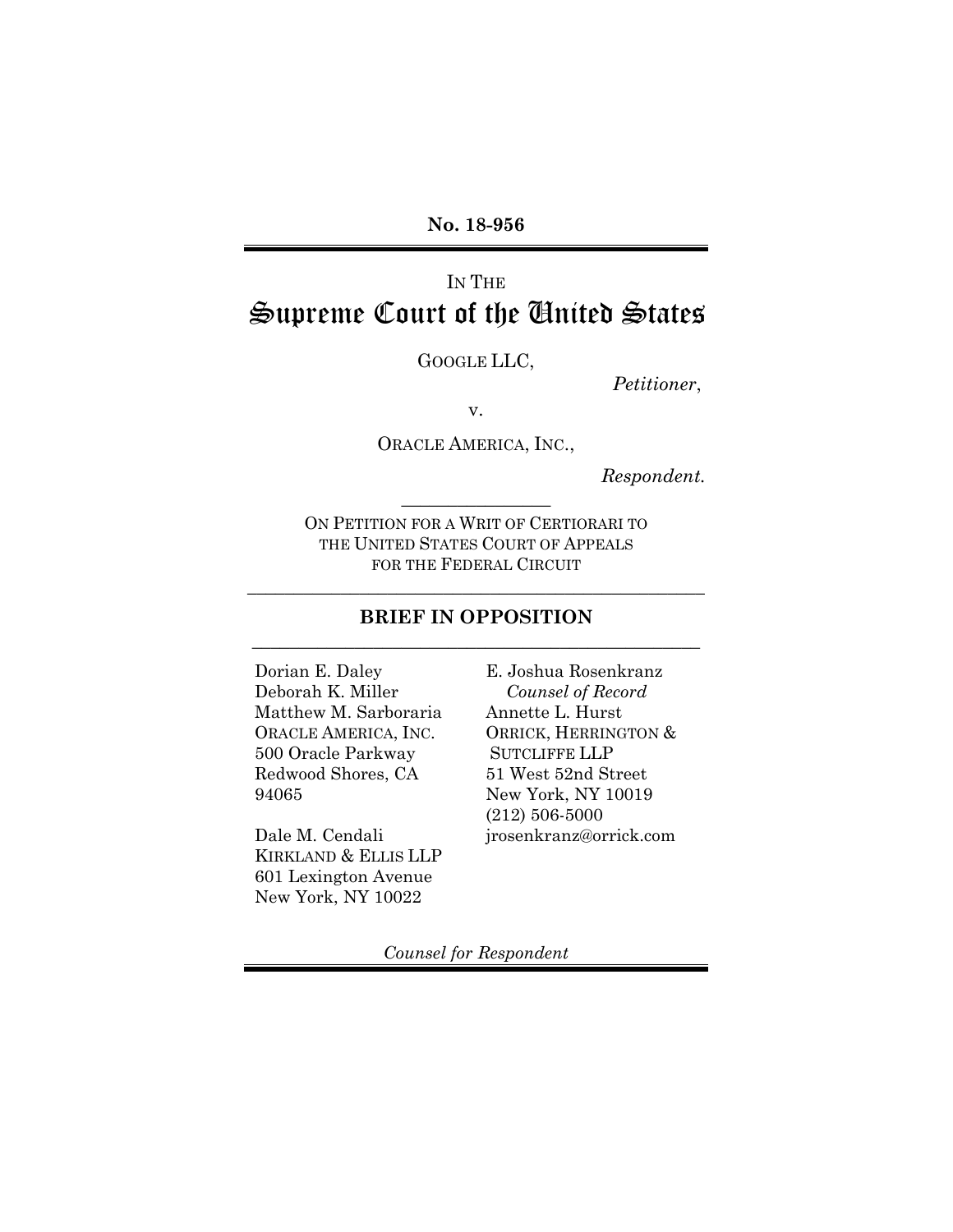#### **QUESTIONS PRESENTED**

<span id="page-1-0"></span>The Copyright Act protects "original works of authorship," including "literary works," 17 U.S.C. §102(a), defined as "works … expressed in words, numbers, or other verbal or numerical symbols or indicia," *id.* §101. "Computer program[s]," which the Act defines as "set[s] of statements or instructions to be used directly or indirectly in a computer in order to bring about a certain result," are literary works copyrightable under the Act. *Id.* Google copied 11,500 lines of Oracle's original, human-readable computer source code, as well as the intricate structure and organization of 37 large packages of computer programs, into a competing software platform. The questions presented are:

1. Does the Copyright Act protect Oracle's computer source code that Google concedes was original and creative and that Oracle could have written in any number of ways to perform the same function?

2. Was the Court of Appeals correct in holding that it is not fair use as a matter of law for Google to copy Oracle's code into a competing commercial platform for the purpose of appealing to Oracle's fanbase, where Google could have written its own software platform without copying, and Google's copying substantially harmed the actual and potential markets for Oracle's copyrighted works?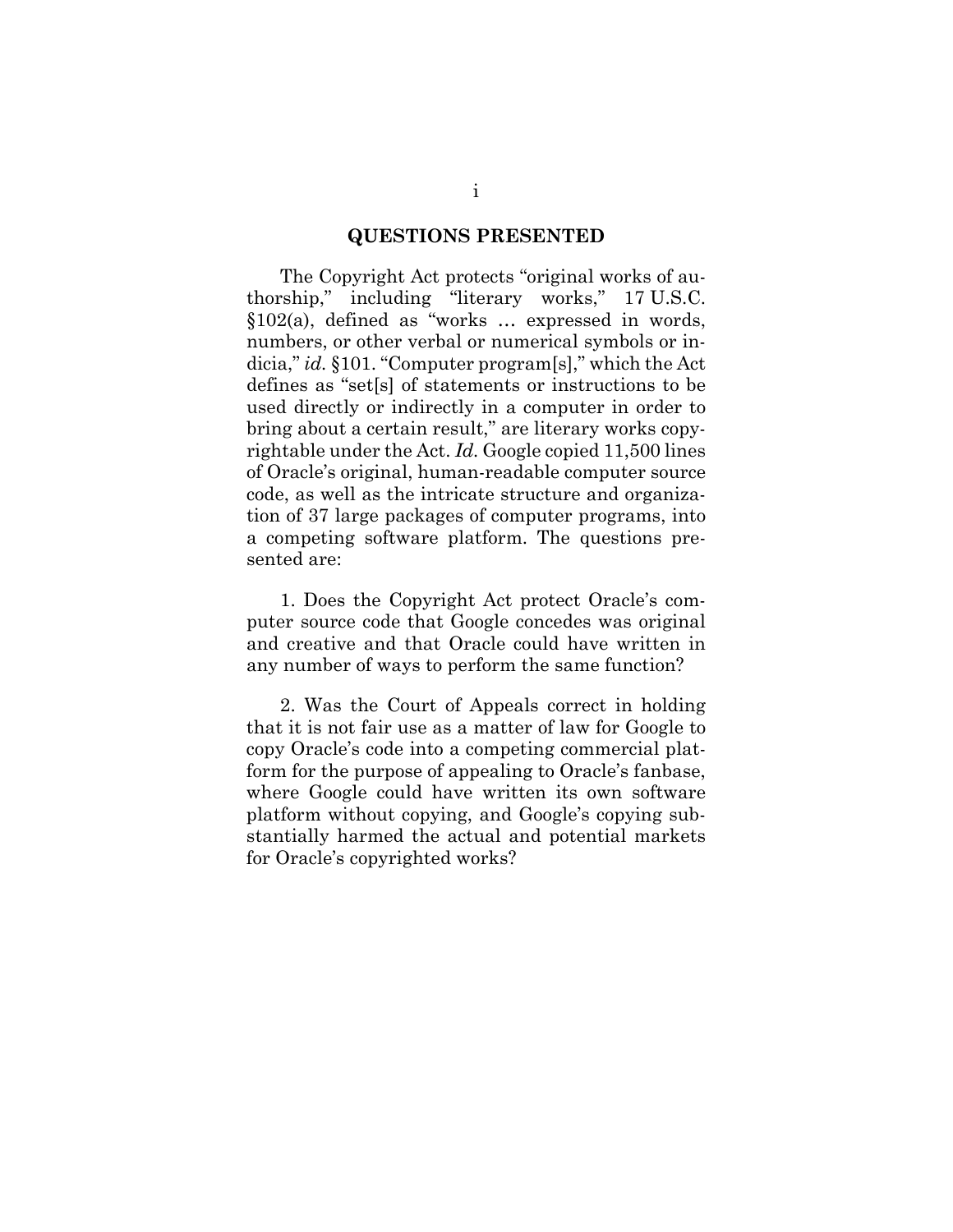### <span id="page-2-0"></span>**CORPORATE DISCLOSURE STATEMENT**

Respondent in this Court, plaintiff-appellant below, is Oracle America, Inc. Oracle America, Inc. is not publicly traded. It is a subsidiary of Oracle Corporation (NYSE: ORCL), a publicly traded company. No other publicly held company owns 10% or more of its stock.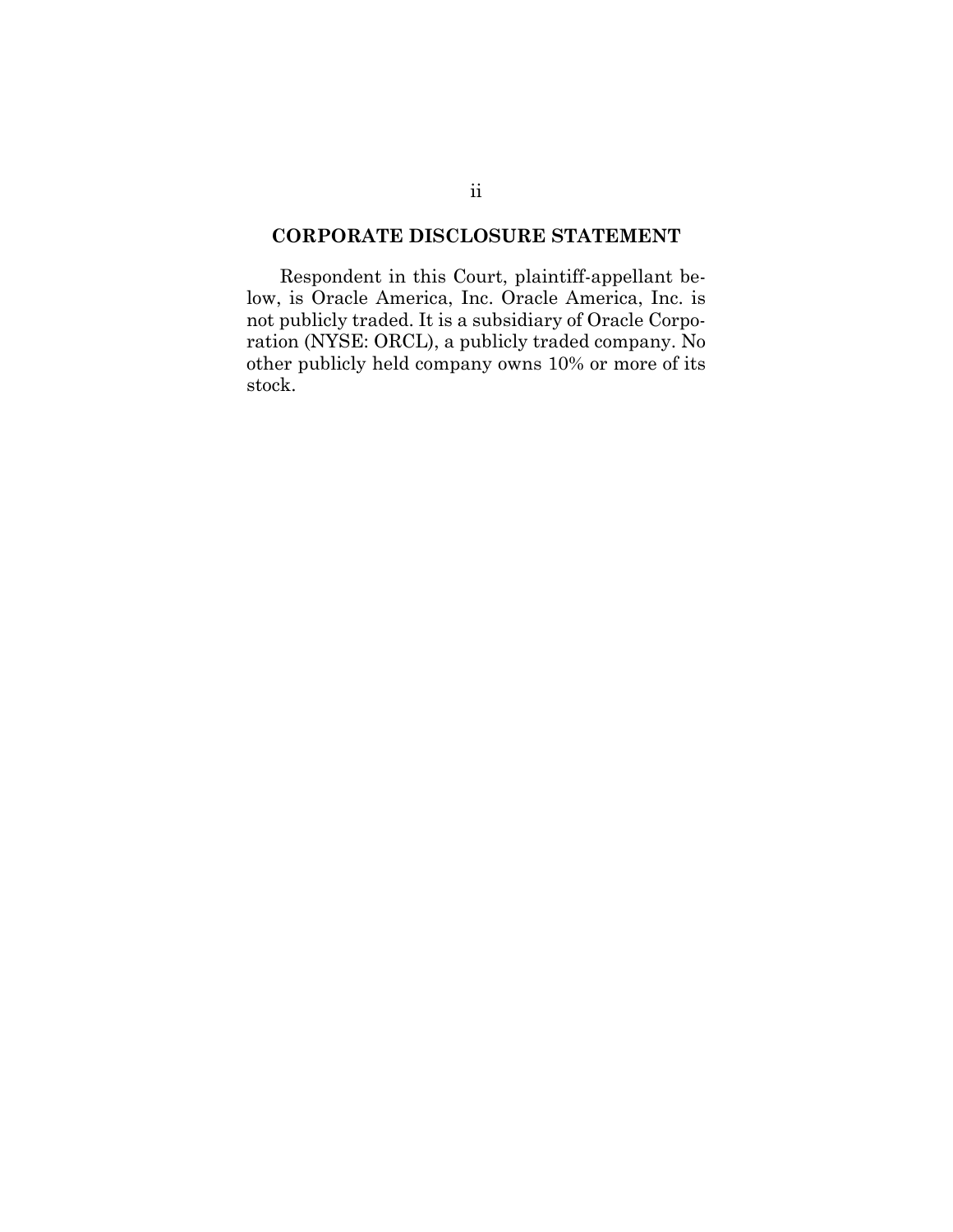# **TABLE OF CONTENTS**

# **Page**

| CORPORATE DISCLOSURE STATEMENT  ii                                                                                  |
|---------------------------------------------------------------------------------------------------------------------|
|                                                                                                                     |
|                                                                                                                     |
|                                                                                                                     |
| Oracle Develops Computer Programs That<br>Help Programmers Write Their Own                                          |
| Oracle Develops A Licensing Regime To                                                                               |
| Google Copies Thousands Of Lines Of Code<br>And The Structure And Organization Of                                   |
| The Court Of Appeals Finds Oracle's<br>Software Packages Copyright Protected,<br>And This Court Denies Certiorari 9 |
| After A Retrial, The Court Of Appeals Finds<br>Google's Copying Was Not Fair Use As A                               |
| REASONS TO DENY CERTIORARI  12                                                                                      |
| The Court Of Appeals' Copyrightability<br>I.<br>Decision Is Still Not Cert-Worthy.  12                              |
| A. This case presents no circuit split 13                                                                           |
| B. The Court of Appeals correctly found<br>Oracle's software protected.  22                                         |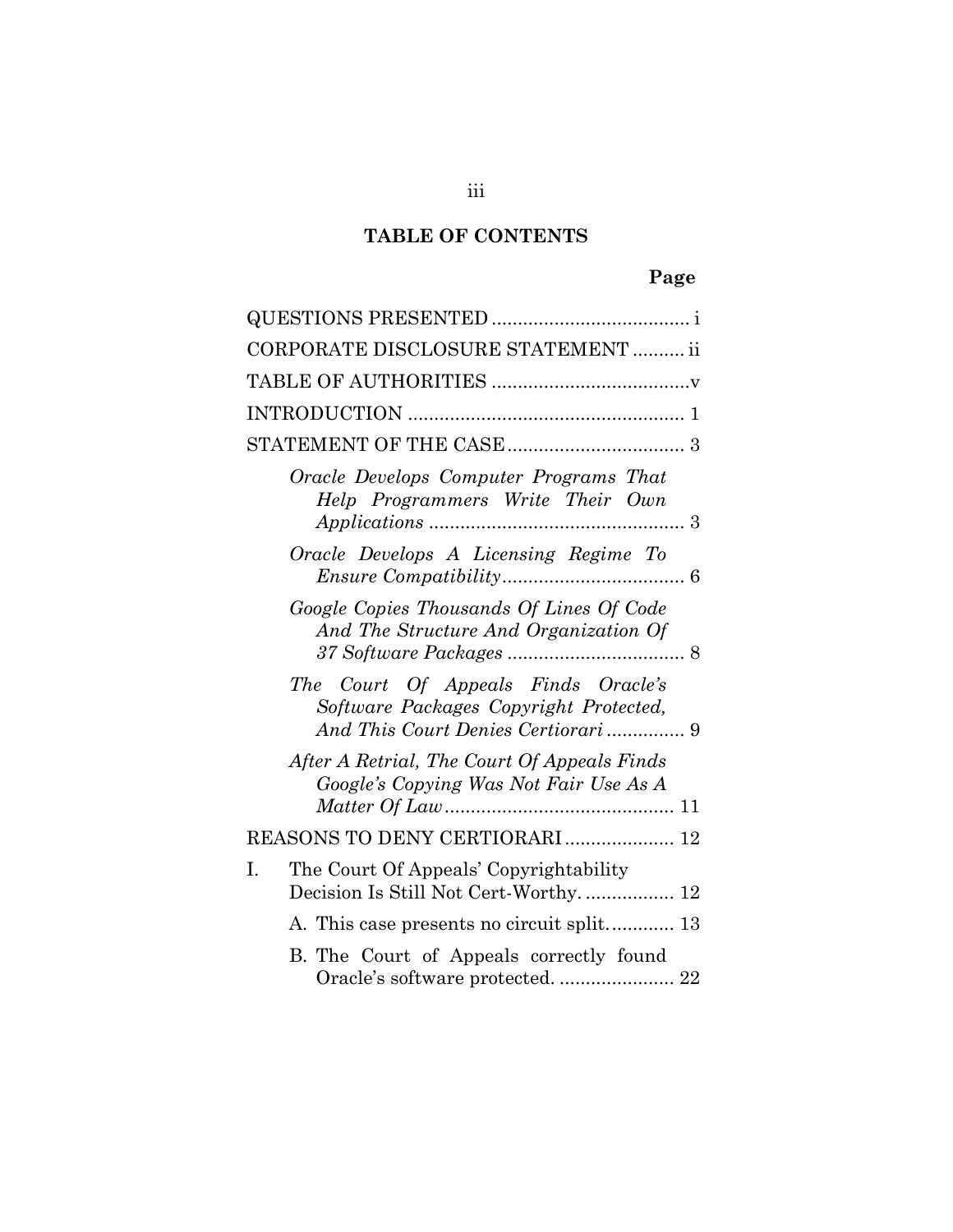| C. The petition has a fatal vehicle defect 23   |  |
|-------------------------------------------------|--|
| Google's Request For Error Correction On        |  |
| Fair Use Does Not Warrant Review 24             |  |
| III. Google's Policy Arguments Are Meritless 33 |  |
|                                                 |  |

iv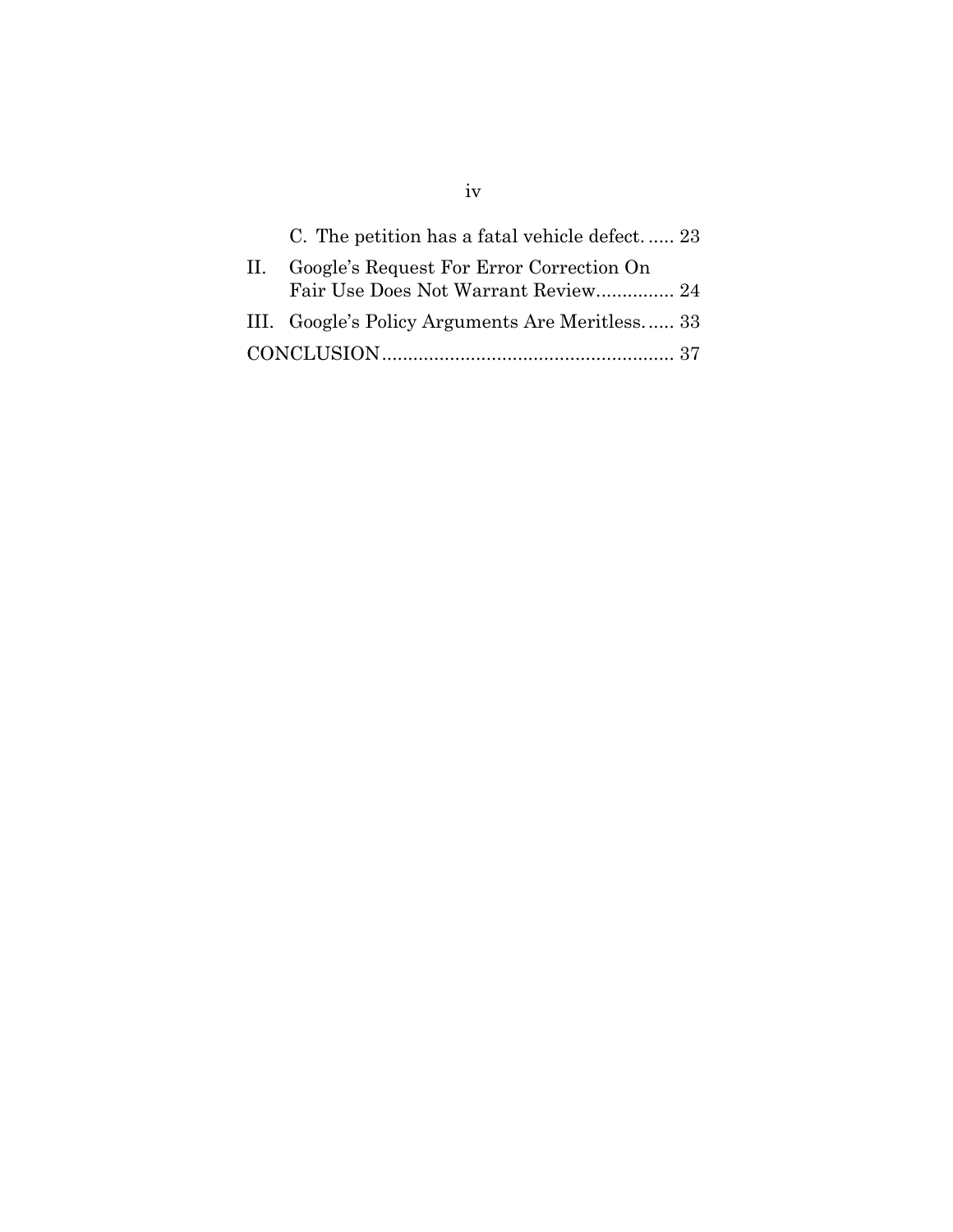## **TABLE OF AUTHORITIES**

# <span id="page-5-0"></span>**Page(s)**

## **Cases**

| Am. Soc'y for Testing v.<br>Pub.Resource.Org., Inc.,                              |
|-----------------------------------------------------------------------------------|
| ATC Distrib. Grp., Inc. v. Whatever It<br>Takes Transmissions & Parts, Inc.,      |
| Baker v. Selden,                                                                  |
| Campbell v. Acuff-Rose Music, Inc.,                                               |
| Comput. Assocs. Int'l, Inc. v. Altai, Inc.,<br>982 F.2d 693 (2d Cir. 1992) 14, 20 |
| Dr. Seuss Enters., L.P v. Penguin Books<br>USA, Inc.,                             |
| Feist Publ'ns, Inc. v. Rural Tel.<br>Serv. Co.,                                   |
| Gates Rubber Co. v. Bando Chem.<br>Indus., Ltd.,                                  |
| Golan v. Holder,                                                                  |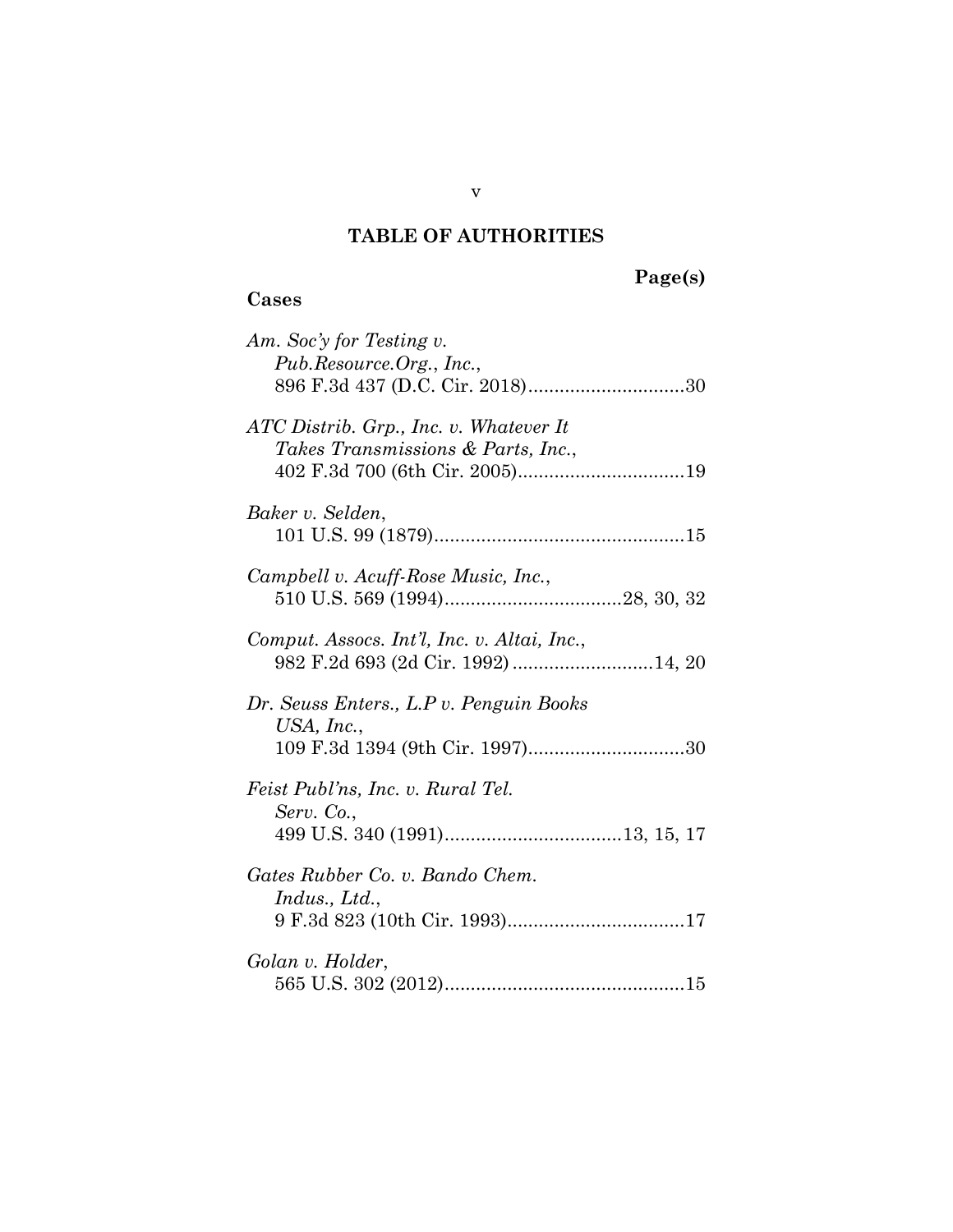| Greene v. Ablon,                                                                                 |
|--------------------------------------------------------------------------------------------------|
| Harper & Row Publ'rs, Inc. v. Nation<br>Enters.,                                                 |
| Lexmark Int'l, Inc. v. Static Control<br>Components, Inc.,<br>387 F.3d 522 (6th Cir. 2004)19, 21 |
| Lotus Development Corp. v. Borland<br>$Int'l$ , Inc.,                                            |
| Lotus Development Corp. v. Borland<br>$Int'l$ , Inc.,                                            |
| Mazer v. Stein,                                                                                  |
| Miller v. Universal City Studios, Inc.,                                                          |
| Monge v. Maya Magazines,                                                                         |
| Sega Enters. Ltd. v. Accolade, Inc.,<br>977 F.2d 1510 (9th Cir. 1992)20, 28                      |
| Seltzer v. Green Day, Inc.,<br>725 F.3d 1170 (9th Cir. 2013)30                                   |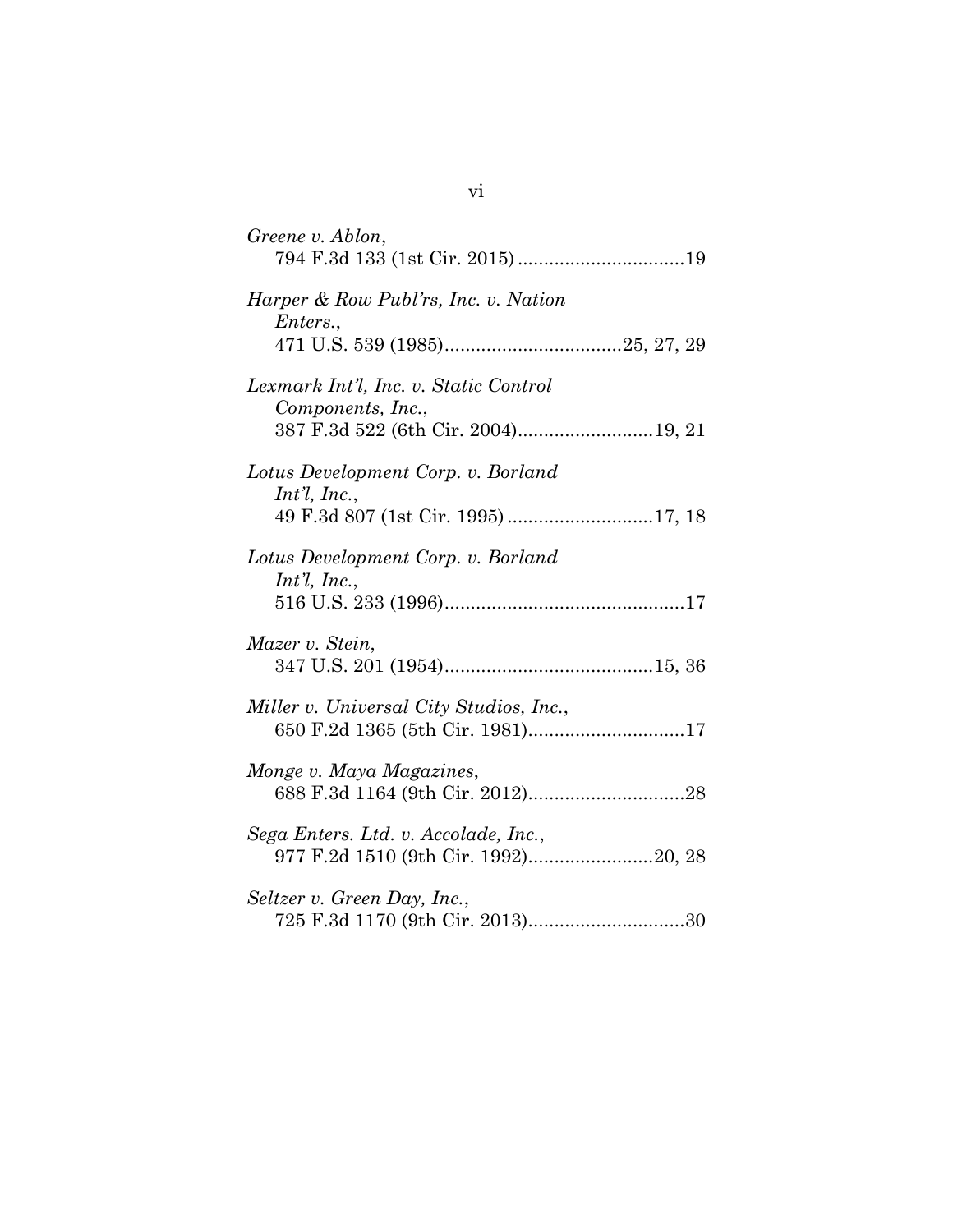| Sid & Marty Krofft Television Prods.,<br>Inc. v. McDonald's Corp.,  |
|---------------------------------------------------------------------|
| Situation Mgmt. Sys., Inc. v. ASP.<br>Consulting LLC,               |
| Sony Comput. Entm't, Inc. v. Connectix<br>Corp.,                    |
| Stewart v. Abend,                                                   |
| Stromback v. New Line Cinema,                                       |
| Swatch Grp. Mgmt. Servs. Ltd. v.<br>Bloomberg L.P.,                 |
| TCA Television Corp. v. McCollum,                                   |
| Toro Co. v. $R \& R$ Prods. Co.,<br>787 F.2d 1208 (8th Cir. 1986)17 |
| Wall Data Inc. v. L.A. Cty. Sherriff's<br>Dep't,                    |
| Warner Bros. Inc. v. Am. Broad. Cos.,                               |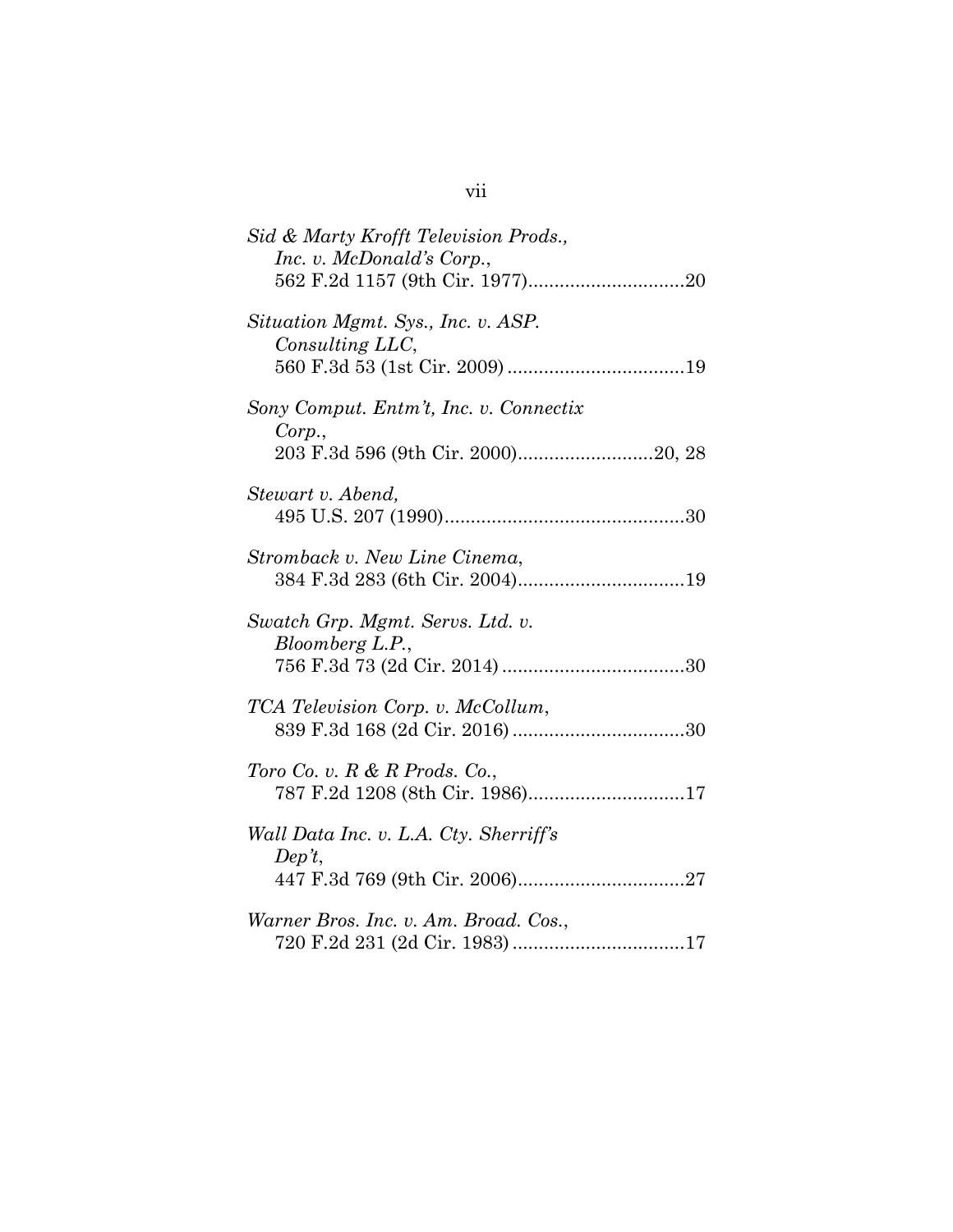# **Statutes & Rules**

| Copyright Act of 1976, Pub. L. No. 94-<br>553, 90 Stat. 2541, 17 U.S.C. §§101-<br>810 |
|---------------------------------------------------------------------------------------|
|                                                                                       |
|                                                                                       |
|                                                                                       |
| 17 U.S.C. §102(b)  10, 15, 16, 17, 18, 19, 22                                         |
|                                                                                       |
|                                                                                       |
|                                                                                       |

# **Other Authorities**

| <b>BSA</b> Foundation, <i>The Growing</i>      |
|------------------------------------------------|
| \$1 Trillion Economic Impact of                |
| Software (Sept. 2017),                         |
| <https: tinyurl.com="" y77xjgke="">34</https:> |
|                                                |
| National Commission on New                     |
| Technological Uses of Copyrighted              |
|                                                |

## viii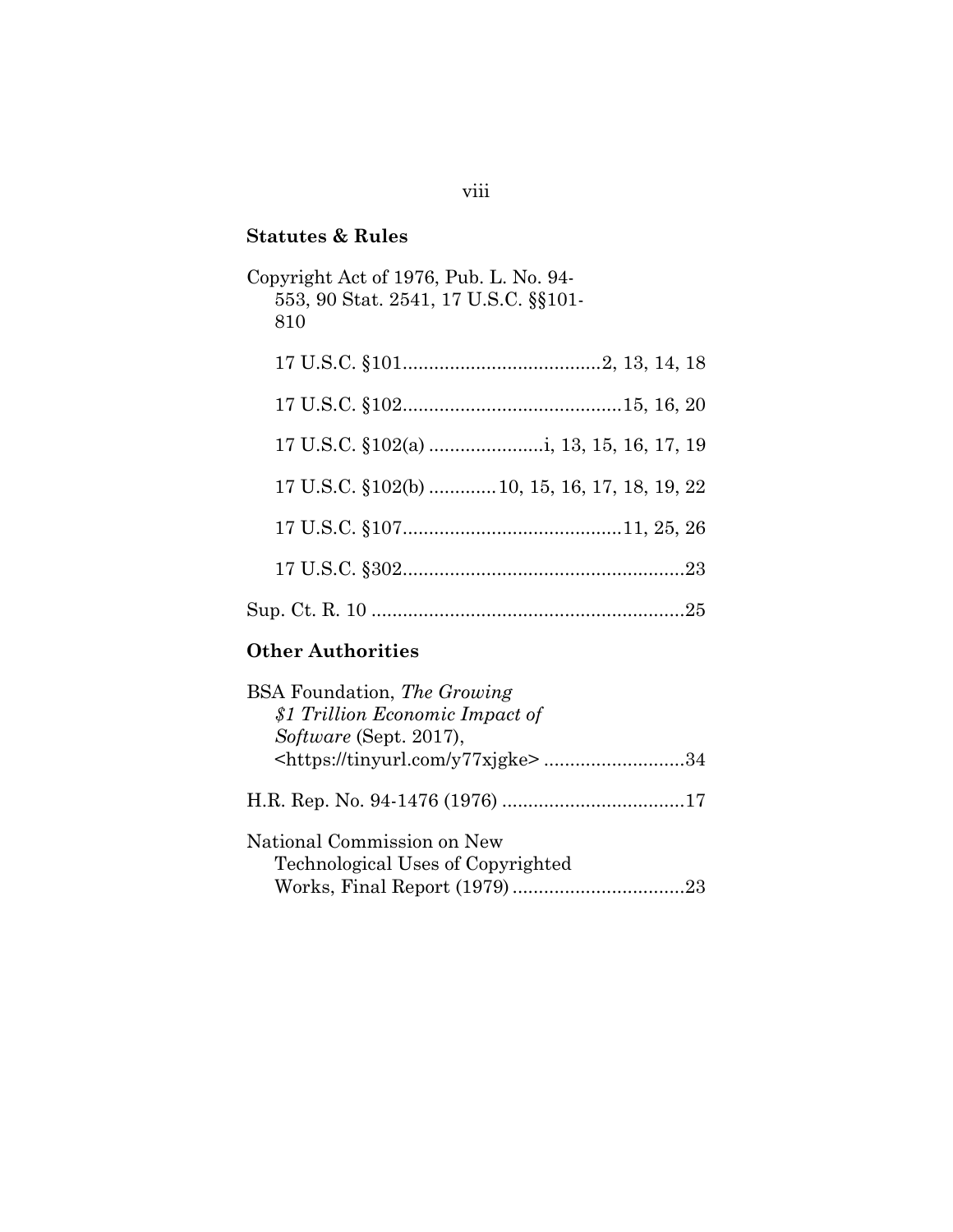#### **INTRODUCTION**[1](#page-9-1)

<span id="page-9-0"></span>Half of Google's petition has already been rejected, and the other half does not even purport to present a circuit conflict.

Google previously sought certiorari, in this very case, regarding whether Oracle's creative computer code is copyrightable. This Court denied review of that question in 2015 after inviting the views of the Solicitor General. The United States explained that Oracle's code is copyrightable and that Google's claim of a circuit conflict was meritless. Google now seeks review of that same question with the same arguments. But Google identifies nothing that has changed. The question has not recurred. Nor has software development suffered the devastating impact Google predicted; the industry is doing better than ever.

Google tacks onto its failed copyrightability arguments a request to review the Court of Appeals' fair use ruling. But Google does not allege a split; it just wants this Court to reassess how to apply the statutory four-factor test to this factual record.

The Court of Appeals' decisions correctly applied settled copyright doctrine to Google's egregious conduct. Oracle spent years and hundreds of millions of dollars writing a blockbuster work—a software platform. Google then refused Oracle's offer of a license

<span id="page-9-1"></span> <sup>1</sup> "C.A." refers to the Court of Appeals Appendix. Amicus briefs are cited as "\_\_\_ Br." The Government's previous invitation brief is cited as "U.S. Br." It is available here: <https://tinyurl.com/yyefhw7r>.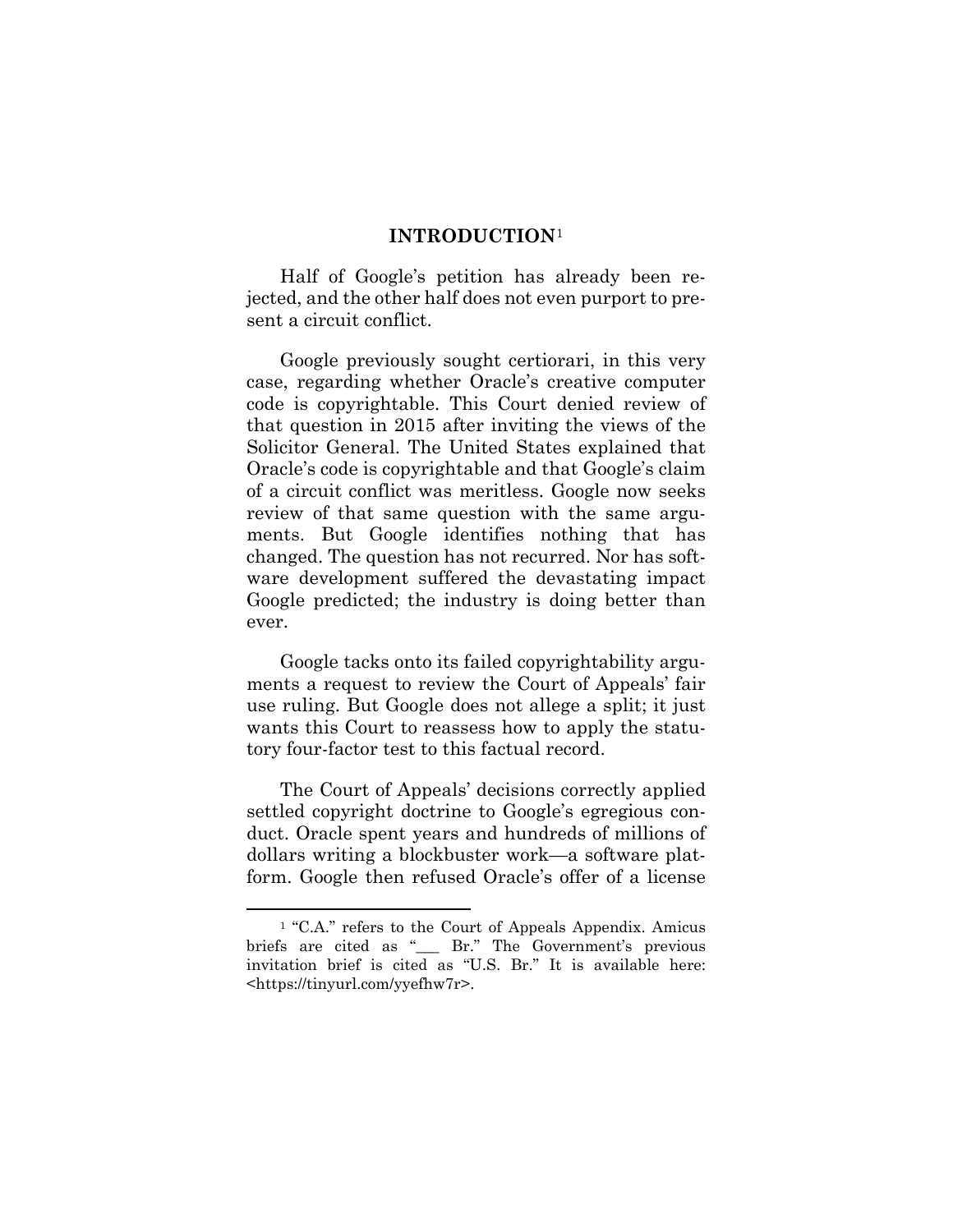and copied the most recognizable portions of that work into a competing platform for the express purpose of capturing Oracle's fan base. Naturally, it inflicted incalculable market harm on Oracle. This is the epitome of copyright infringement, whether the work is a news report, a manual, or computer software.

Nevertheless, Google argues that wholesale copying must be allowed for the specific category of computer code it copied, which it describes as "lines of computer code that allow developers to operate prewritten libraries of code used to perform particular tasks." Pet. I. Joined by the usual amici who favor weaker protection for software, Google claims the Court of Appeals' decision imperils the future of "interoperable" software. But Google has conceded that it purposely made its platform *in*compatible with Oracle's. So this is no case to consider the copyright implications of interoperability. In any event, the Copyright Act's plain text protects code whether it is "used directly or indirectly in a computer in order to bring about a certain result." 17 U.S.C. §101. Google cites not a single case—in any court—that has ever held that copying this volume of code (or this much structure and organization) into a competing work is fair.

It is therefore unsurprising that, in addition to the United States' support in this Court, numerous experts and stakeholders—including the former Register of Copyrights, the Business Software Alliance, other technology companies, and computer scientists—supported Oracle's position below. Microsoft, EMC Corporation, and NetApp warned that *Google's* position on copyrightability "would destabilize the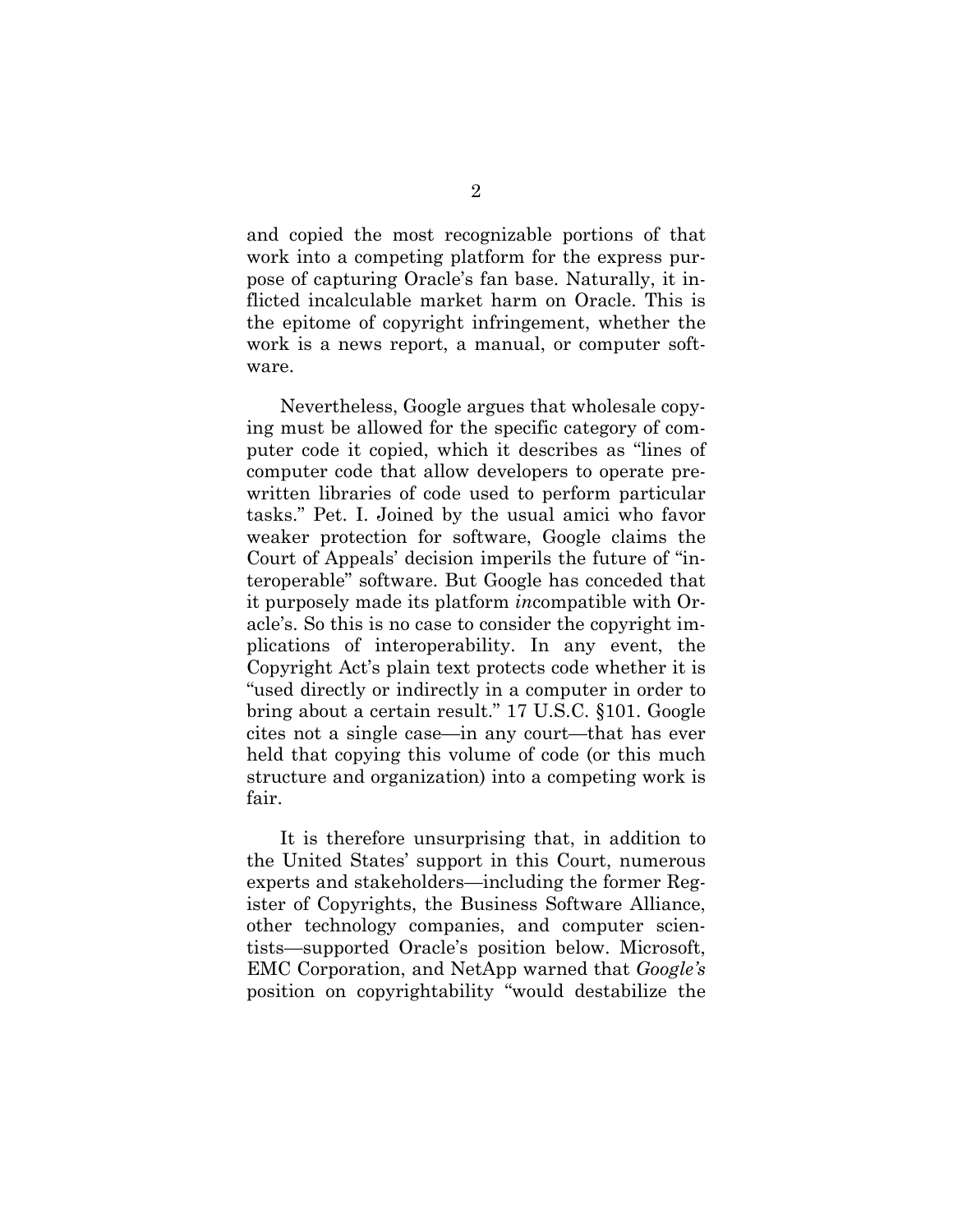software industry." *Oracle I*, Microsoft Br. 9. These observers refute Google's doomsday predictions about the imminent demise of the software industry necessitating immediate review. Google's predictions also fail on their own terms because they are based on distortions of the Court of Appeals' holdings.

The petition should be denied.

#### **STATEMENT OF THE CASE**

#### <span id="page-11-1"></span><span id="page-11-0"></span>*Oracle Develops Computer Programs That Help Programmers Write Their Own Applications*

Oracle created and continuously improved the Java 2 Standard Edition Platform ("Java SE" or "Java platform").[2](#page-11-2) App. 4a-5a. The Java platform is one of the most popular and revolutionary works of computer software. App. 6a. It makes it easier to develop and run popular applications ("apps") written in the Java programming language. App. 5a-6a*.* 

Two features contributed most to the Java platform's popularity. The first was that, unlike other platforms, it enabled app programmers to "write programs that 'run on different types of computer hardware without having to rewrite them.'" App. 4a. Hence, Java's credo: "write once, run anywhere." *Id.* 

Second, the Java platform contains thousands of prewritten programs. Programmers can use those programs to build their own apps "rather than write their own code to perform [certain] functions from

<span id="page-11-2"></span> <sup>2</sup> Oracle acquired Sun. We refer to them collectively as "Oracle."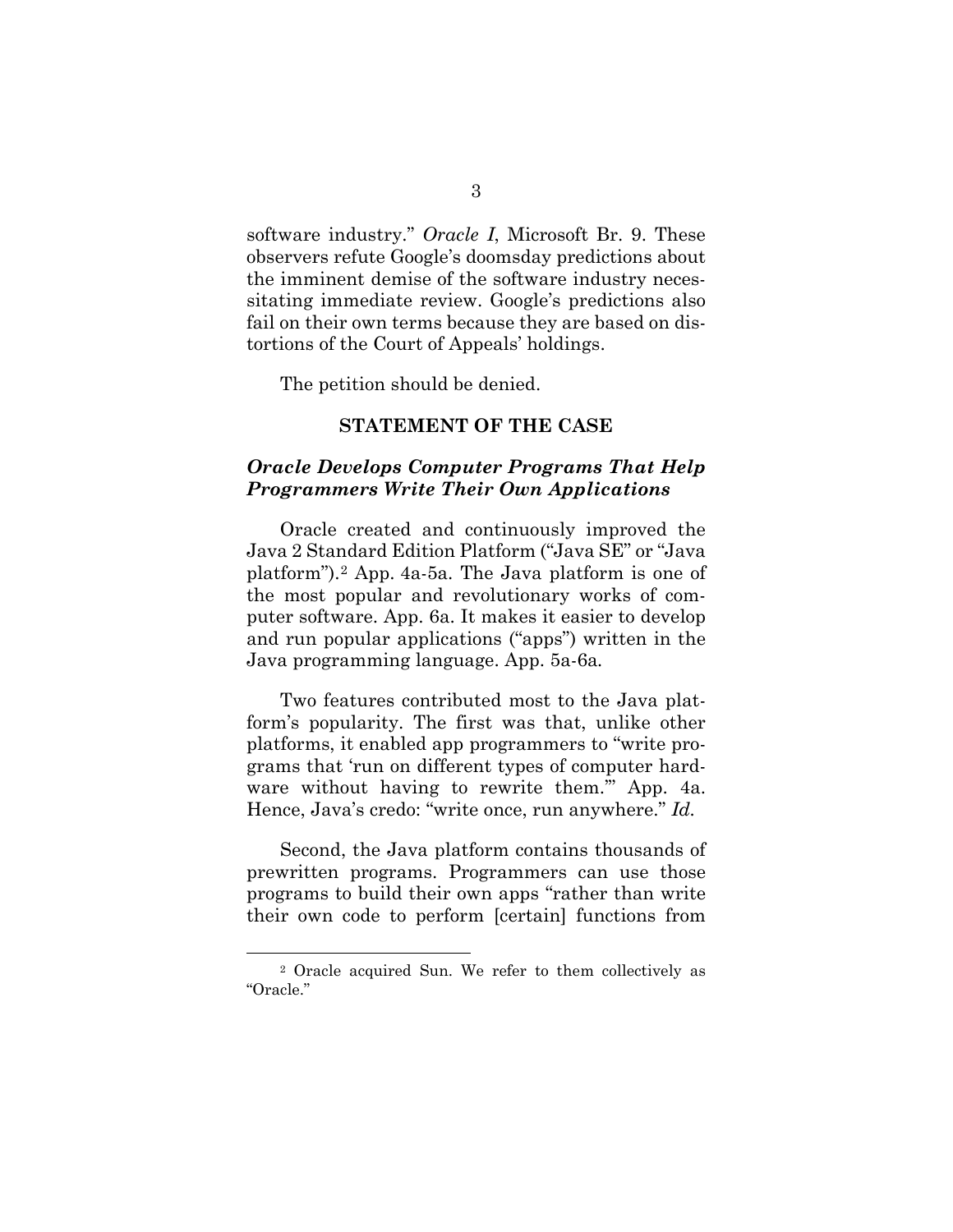scratch." *Id*. Each program contains two categories of code: "declaring code" and "implementing code." App. 4a-5a. The declaring code is like the chapter headings and topic sentences of an elaborate literary work: It introduces, names, and describes each prewritten program to help programmers learn and remember what those prewritten programs do. *Id*.

The URLConnection program, for example, has the following declaring code:

*public URLConnection openConnection() throws java.io.IOException.*

A later app programmer who wanted to connect her application to BankofAmerica.com without writing her own code would call on Oracle's prewritten code by typing:

*new URL('http://www.bankofamerica.com').open Connection().*

Then, when the program runs, the Java platform recognizes the code and invokes the corresponding "implementing code" to connect to www.BankofAmerica.com. App. 5a.

The prewritten programs are interconnected through an elaborate "structure, sequence, and organization." *Oracle II*, C.A. 50,959 (stipulation). At the highest level, related programs are organized into memorable groups called "packages." App. 4a. Oracle further organized each package into "a collection of classes and each class contains methods," which "perform<sup>[]</sup> a specific function," such as opening an internet connection. *Id.* These software packages are called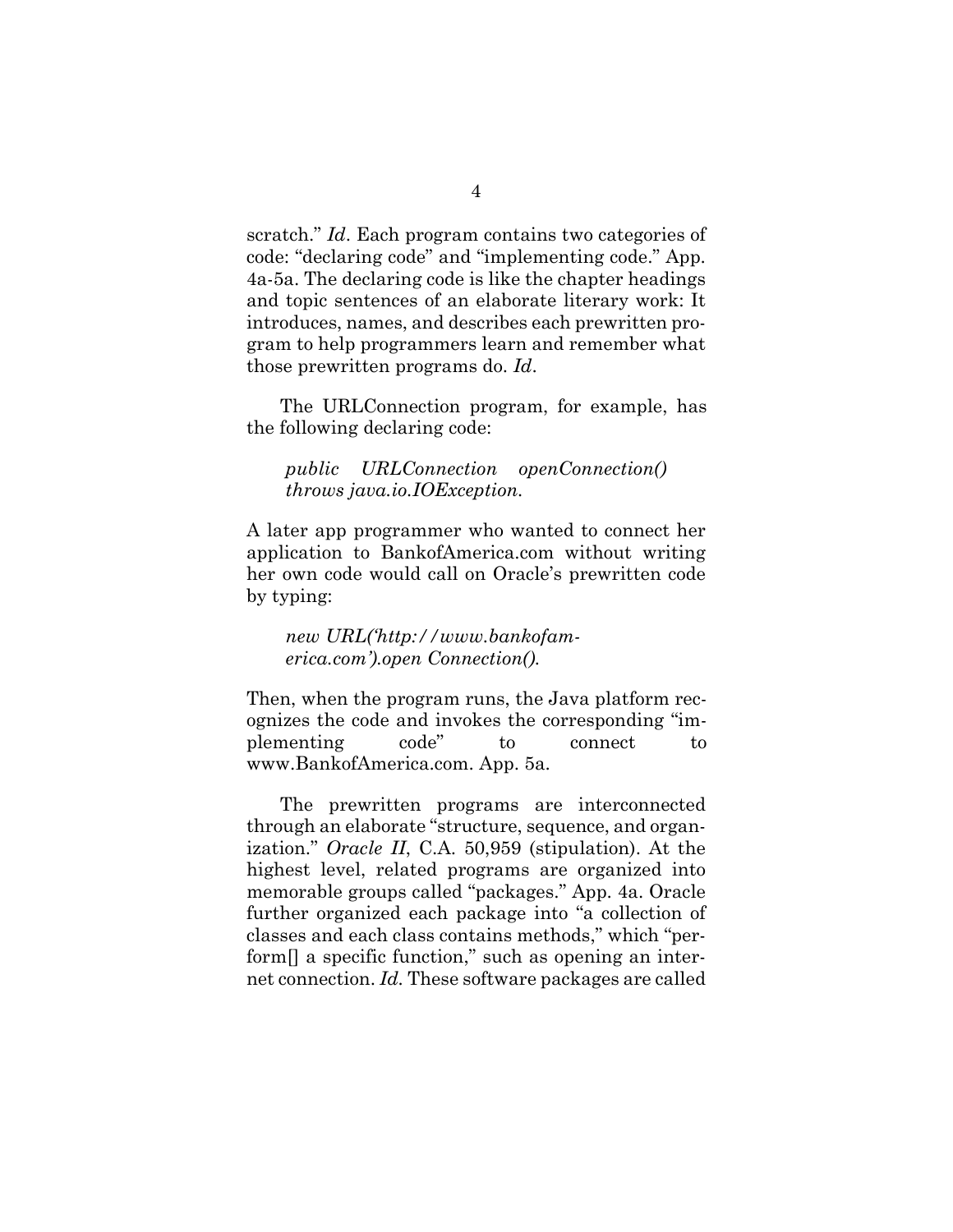"APIs" ("application programming interfaces"). The Java platform contains over 30,000 methods, 3000 classes, and 166 packages. App. 5a.

Below is a map of the structure and organization of just the packages and classes (omitting the added layer of complexity of 30,000 methods). Each line represents the Java developers' conscious choice to create interrelationships among the packages and classes:



*Oracle II*, C.A. 1821. Given this vast complexity, Google acknowledged that "designing the Java API packages was a creative process." App. 140a.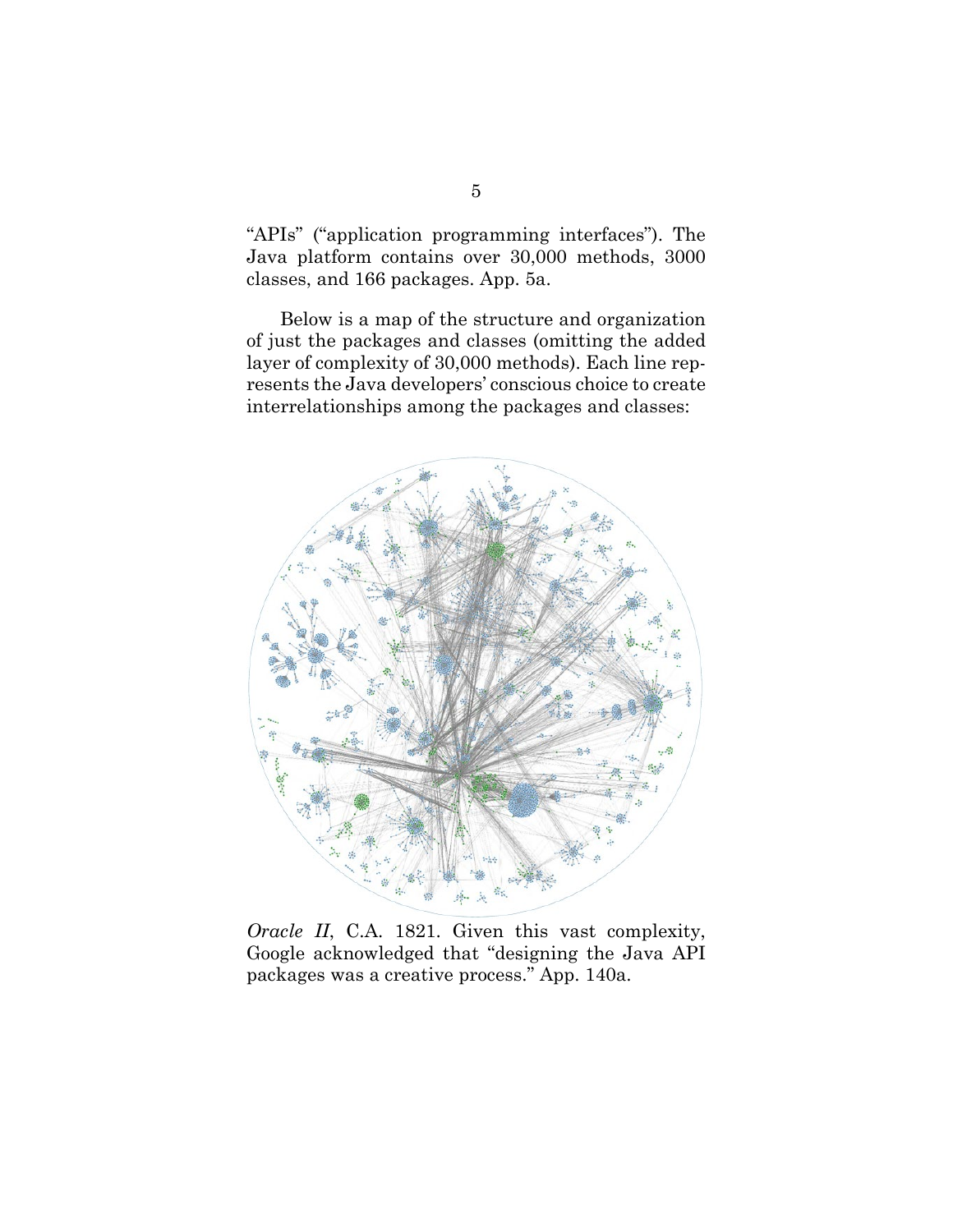All agree that Oracle had an infinite range of possible options to choose from in writing the code and organizing the programs in and among packages. App. 150a. It took Oracle's "most senior[,] experienced and talented" developers years to write some of the packages. *Oracle I*, C.A. 20,459, 20,791, 20,921.

Contrary to Google's keyboard analogy (at 5), the declaring code is far more expressive than the letters on a keyboard. First, each key on a keyboard is a single character, while declaring code can be "extremely long" and expressive, such as:

*public abstract void verify (PublicKey key, String sigProvider) throws CertificateException,No-SuchAlgorithmException, InvalidKeyException, NoSuchProviderException, SignatureException*

*Oracle II*, C.A. 51,452-63. Second, while "ASDFG" expresses nothing to anyone, Oracle's declaring code communicates to programmers what each program does, how it relates to the other programs, and what you need to do to make it work. Third, in terms of complexity, there is no comparison between the relationship among 26 keys and the Java platform's intricate organization (depicted only partially above) among 30,000 programs.

## <span id="page-14-0"></span>*Oracle Develops A Licensing Regime To Ensure Compatibility*

Implicit in the foregoing explanation is a crucial distinction that Google elides—between *app* programmers who use Oracle's Java platform to create apps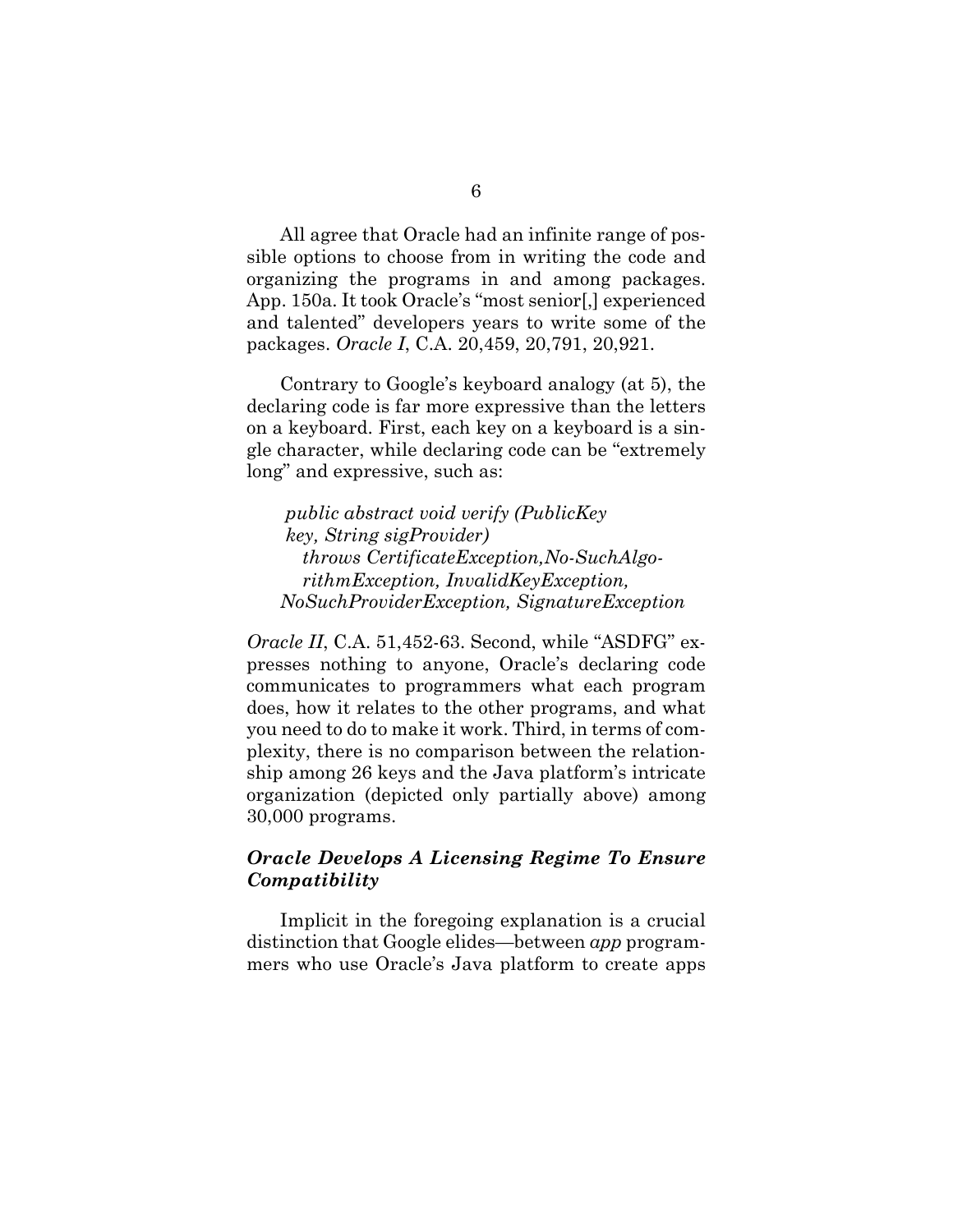and *platform* developers who copy it to commercialize their own competing platform.

App programmers write the sorts of fun, useful, and quirky apps that run on your tablet or smartphone. Oracle offers app programmers a license to use the platform for free. App. 5a.

Oracle recoups its investment in the Java platform mainly by licensing it to (1) hardware manufacturers who copy the platform onto their devices (e.g., PCs, phones, or tablets) to run the wide variety of apps from app programmers and (2) competing platform developers who want to use Oracle's programs to commercialize their own platforms. Any platform developer that does not want to take a license is free to develop its own platform with identical functions without copying the Java platform. Apple and Microsoft did it. App. 149a & n.5. But if a commercial platform developer wants to copy or adapt the Java platform, Oracle requires it to take a license.

One option is an "open source" license called OpenJDK that allows a developer to use the software packages for free so long as it agrees to make its revisions to the platform public and "give away those changes for free" to their competitors. App. 5a-6a. Commercial enterprises disfavor this option because they do not want to invest in making improvements only to give them away to their competitors. If the platform developer wants to keep its code proprietary, then it takes a commercial license and pays royalties to Oracle. *Id*. "To preserve the 'write once, run anywhere' philosophy, Oracle imposes strict compatibility requirements on [its commercial] licensees." App. 5a.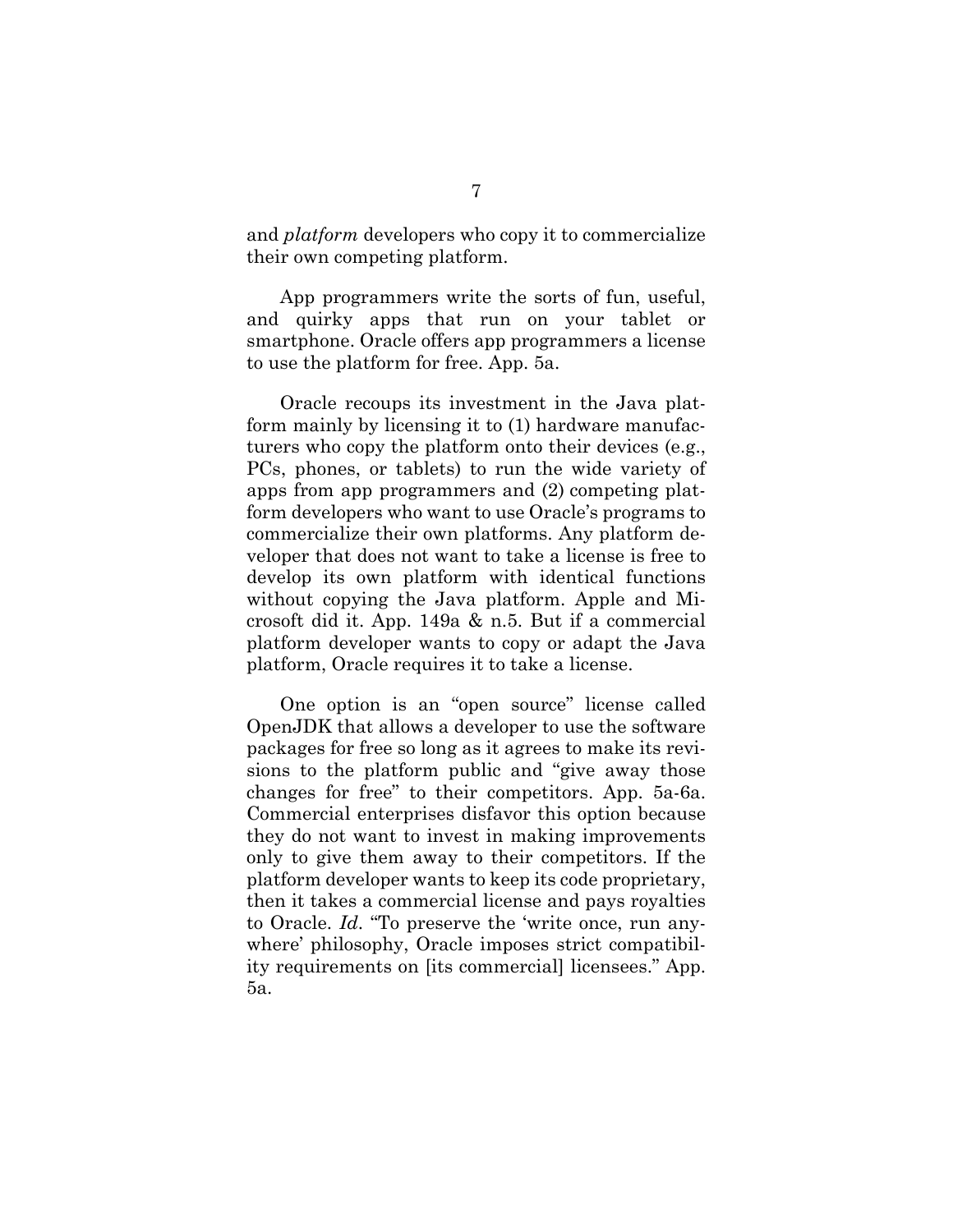Under this licensing scheme, Java became "the leading platform for developing and running apps on mobile phones." App. 6a. Before Android, every company that wanted to use the Java platform took a commercial license, *see, e.g.*, *Oracle II*, C.A. 51,395-96, 51,411-14, 51,428-29, including smartphone manufacturers Blackberry, Nokia, and Danger, App. 35a, 50a. SavaJe—a company dedicated to building a specialized mobile phone platform—took a license. *Id*. Other companies, like IBM and Oracle (before acquiring Sun), who wanted to copy only the declaring code and structure and organization, also took a license. *See Oracle I*, C.A. 20,466-67.

## <span id="page-16-0"></span>*Google Copies Thousands Of Lines Of Code And The Structure And Organization Of 37 Software Packages*

In 2005, Google faced an existential threat. People with mobile devices were not using Google's search engine, causing Google to lose significant advertising revenue. It needed to quickly develop a platform tailored to mobile devices that would promote Google search. *Oracle II*, C.A. 54,336-38. Google believed success turned on attracting Java programmers to build apps for it. App. 6a. Google thought the alternatives "all suck[ed]" and knew it "[m]ust take [a] license" if it wanted to copy the Java APIs. *Oracle II*, C.A. 54,008, 54,012. But in license negotiations with Oracle, Google rejected the condition Oracle demanded of all commercial licensees: make Android "compatible with the Java" platform and "interoperable with other Java programs." App. 128a.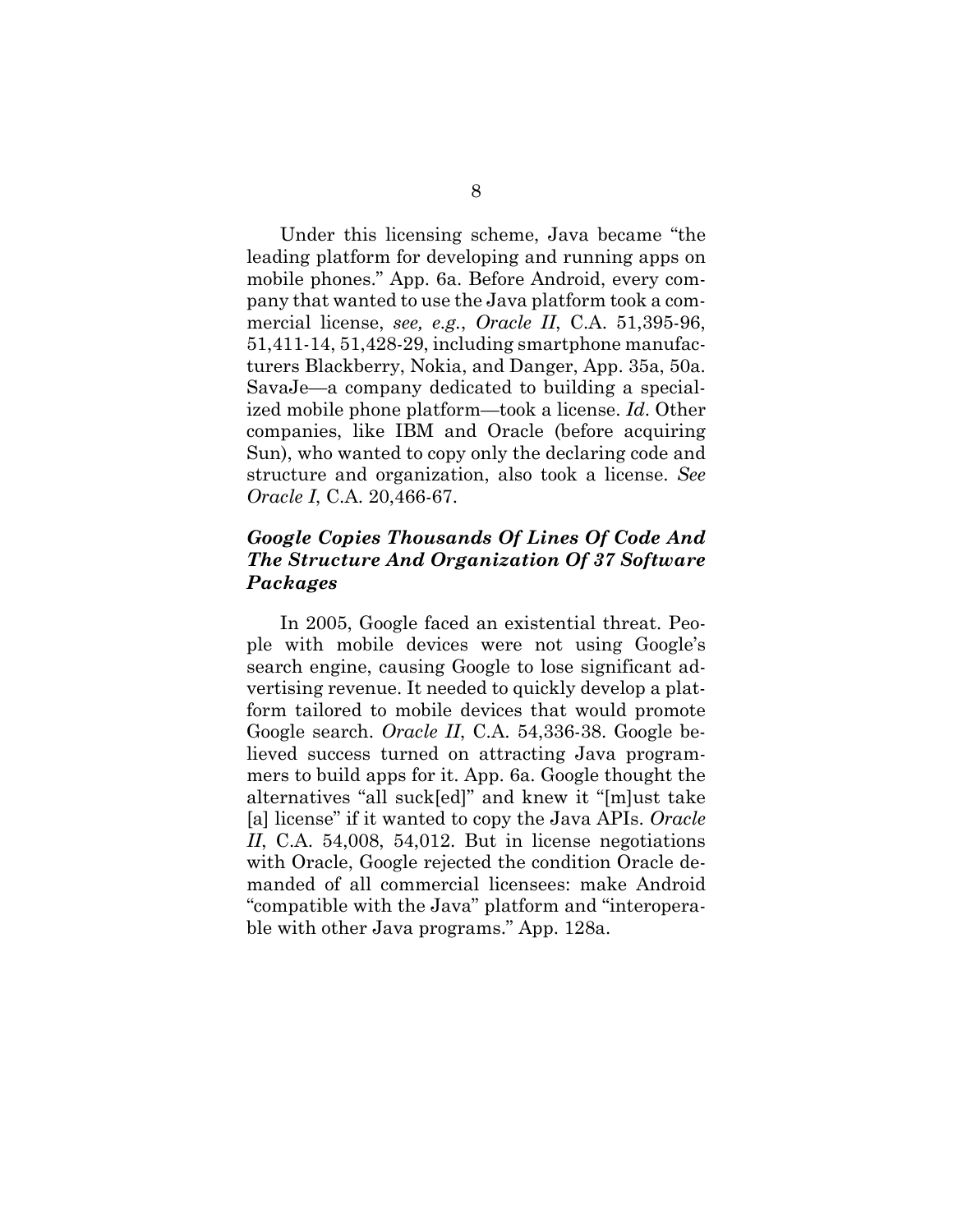Instead, without any license, Google copied thousands of lines of Oracle's declaring code and the structure and organization of the 37 API packages it considered "key" to attracting Java mobile-app developers. App. 7a, 129a. Google also undermined "write once, run anywhere" by deliberately making Android *in*compatible with the Java platform, meaning Android apps run *only* on Android devices and Java apps do not run on Android devices. App. 130a.

Android's founder testified that Android became an overnight "competitor" to Oracle "targeting the same industry with similar products." *Oracle II*, C.A. 50,844; *see* App. 50a-53a. Android generated over \$42 billion for Google from 2007 to 2016. App. 7a. "[M]any [Oracle] customers switched to Android," while those who stayed with Oracle "leverage[d]" Android for "steep discount[s]." *Id.* In short, Android "replaced" Java and "prevented" Oracle from licensing and competing in the developing smartphone market. App. 53a.

## <span id="page-17-0"></span>*The Court Of Appeals Finds Oracle's Software Packages Copyright Protected, And This Court Denies Certiorari*

Oracle sued Google for copyright infringement. App. 1a. The jury found Google infringed Oracle's copyright but hung on fair use. App. 130a-131a. After trial, the district court acknowledged that the declaring code and the structure and organization were "creative" and "original" but nevertheless held the declaring code was not copyrightable under the merger doctrine and the structure and organization was an uncopyrightable method of operation. App. 141a, 165a-166a.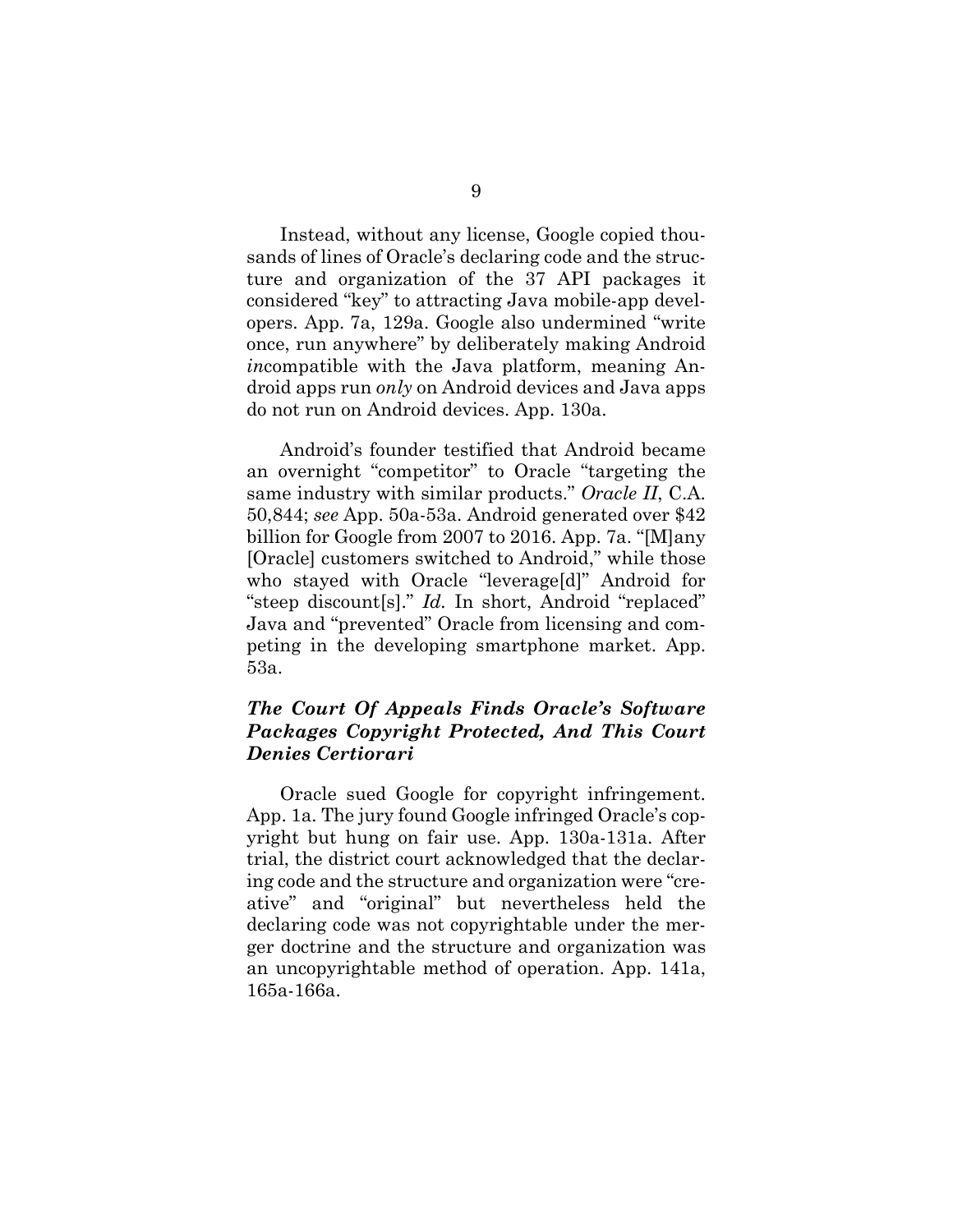The Court of Appeals reversed, holding both Oracle's declaring code and the structure and organization copyright-protected. App. 123a. The court observed that it is "well established that copyright protection [for computer programs] can extend to" both their "source code" and their "structure[] and organization." App. 139a. The court found it "undisputed that Google copied [thousands of] lines of declaring code and generally replicated the overall structure, sequence, and organization of Oracle's 37 … packages," App. 134a, and "undisputed that the declaring code and the structure and organization of the … packages are original," App. 140a.

The court first rejected Google's argument that the original expression of the lines of code "merge[d]" with unprotectable ideas. App. 150a-152a. There could be "no merger" of the code's expression with its ideas because Oracle's developers had "unlimited options" in writing and organizing the declaring code. App. 150a-151a. Next, the court rejected Google's argument that the structure and organization is an unprotectable "method of operation" under §102(b), finding it contrary to the statutory text and this Court's precedent. App. 158a-166a.

Google petitioned for certiorari. Upon invitation from this Court, the United States opposed Google's petition. It explained that Google's §102(b) argument "lack[ed] merit" and that no court has adopted it. U.S. Br. 10. It also demonstrated that there was no circuit split on copyrightability. *Id.* 19-22. This Court denied the petition.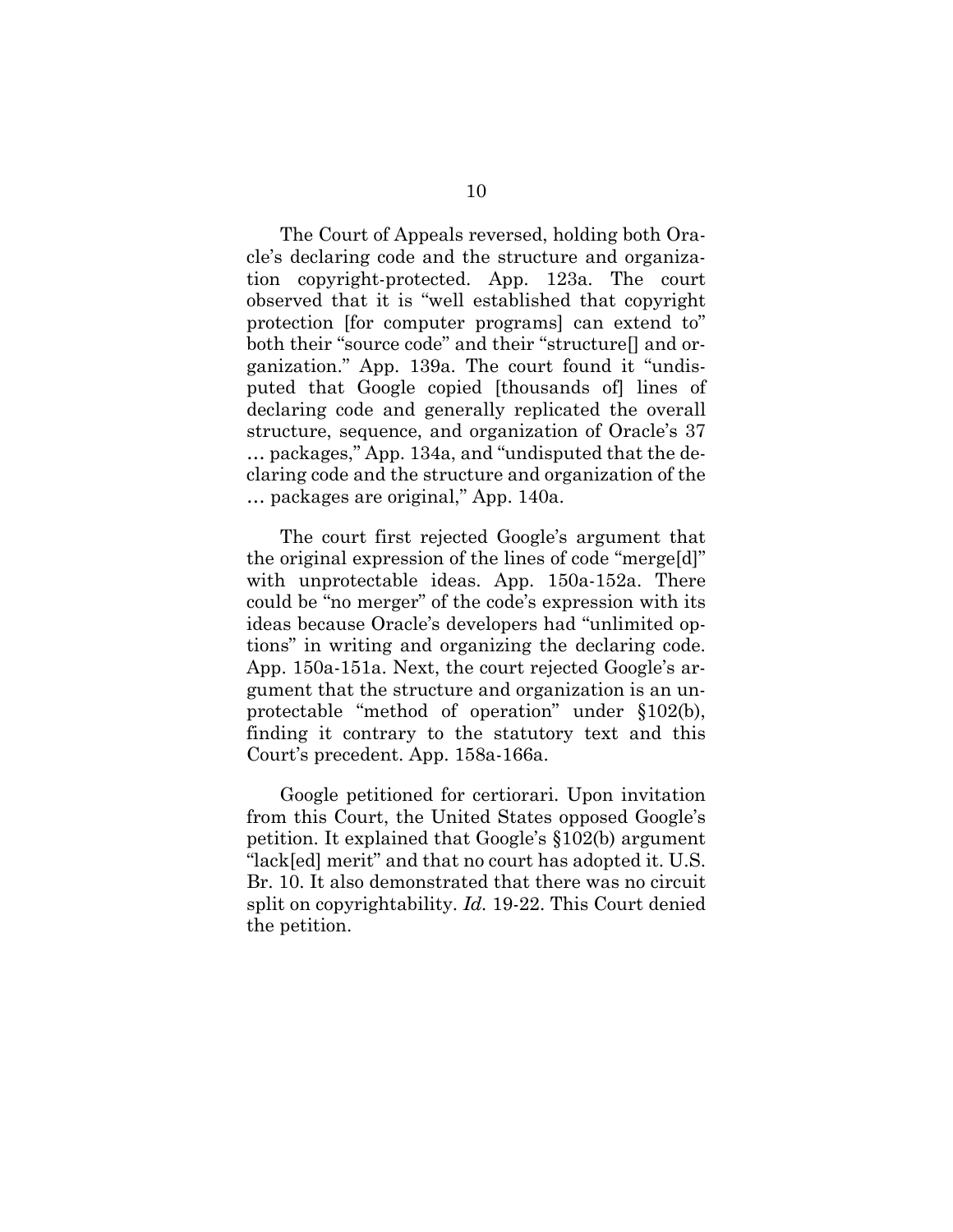## <span id="page-19-0"></span>*After A Retrial, The Court Of Appeals Finds Google's Copying Was Not Fair Use As A Matter Of Law*

On retrial, the jury concluded that Google's use was a fair use. *See* 17 U.S.C. §107. Oracle appealed, and the Court of Appeals reversed. App. 35a n.7. It "assume[d] that the jury resolved all factual issues relating to the historical facts in favor of the verdict" and carefully analyzed each of the four fair-use factors in light of those historical facts. App. 23a.

In a record-intensive analysis, the court concluded that factor 1 (purpose and character of the use) weighed against fair use: Google's use was "overwhelmingly commercial," App. 25a-28a, and it was not "transformative" both because (1) Google "made no alteration to the expressive content or message of the copyrighted material," and (2) Google used it for the "same … purpose" in the same "smartphone[] … context" that the Java platform was already in, App. 28a-37a.

The court found the second factor (nature of the copyrighted work) weighed in Google's favor. App. 40a-43a. The third (the amount taken) was "at best" neutral or favored Oracle, given that the code was a highly valuable part of the Java platform. App. 43a-47a.

The fourth factor (effect on existing and potential markets), which Google argued was the most important factor, "weigh[ed] heavily in favor of Oracle" in light of the unrefuted evidence that Android caused Oracle to lose customers and impaired Oracle's ability to "license its work for mobile devices." App. 47a-53a.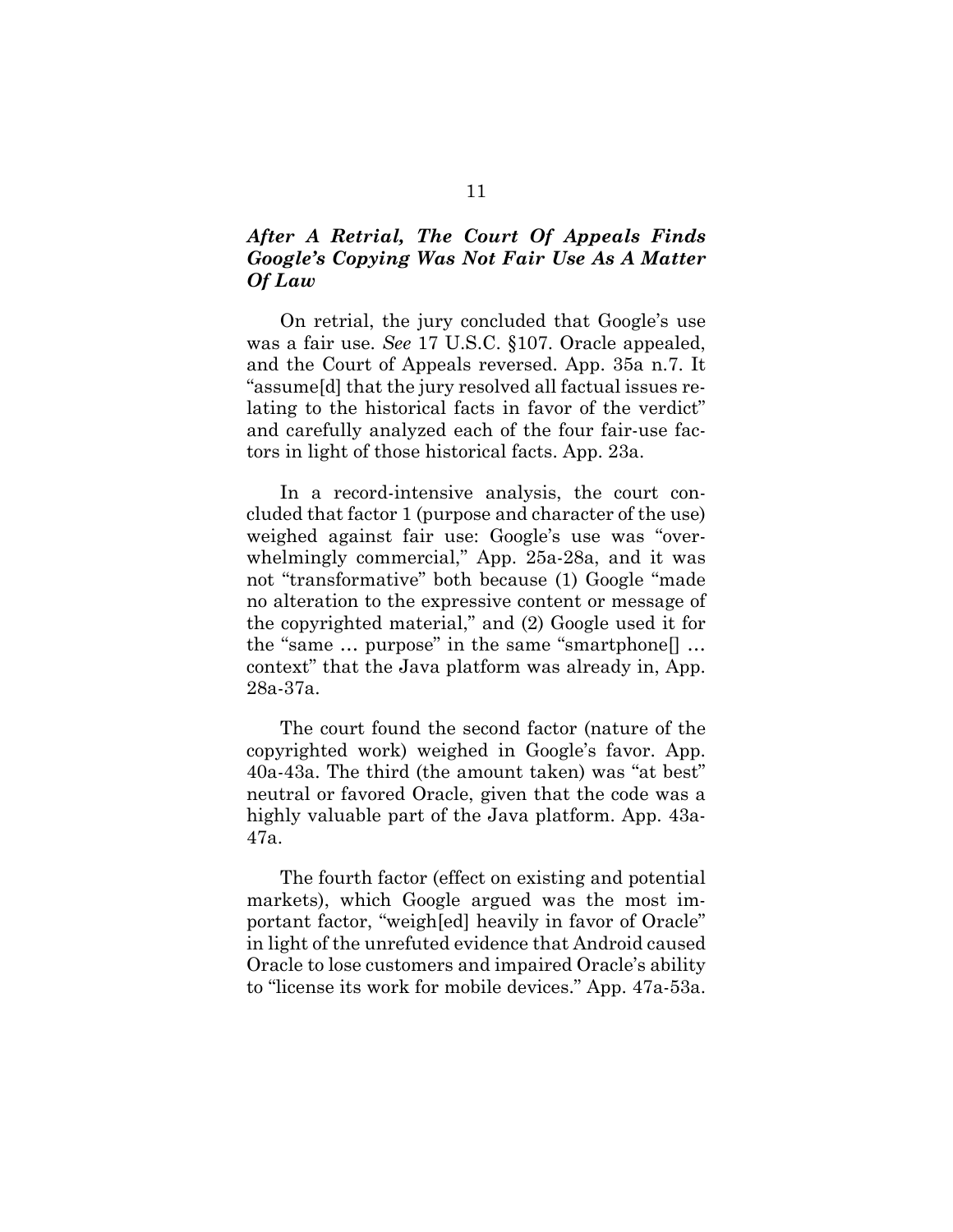The Court found undisputed evidence that "Android … had a direct market impact" on Java SE in the markets for mobile phones and tablets, including smartphones. App. 51a. The court also found that, to the extent smartphones might be considered a potential market, it was a market that "undisputed evidenced showed … Oracle intended to license Java" in and Android "harm[ed]." App. 52a.

In sum, the factor Google identified as most important (the fourth) and the first "weigh heavily" in favor of Oracle, the third was neutral or favored Oracle, and the second favored Google. App. 53a. "Weighing these factors together," the panel "conclude[d] that Google's use of the declaring code and [structure and organization] of the 37 API packages was not fair as a matter of law." App. 53a-54a. Given Oracle's overwhelming showing on the first and fourth factors, any other outcome would have impermissibly created a *sui generis* category of fair use for software, effectively depriving it of copyright protection contrary to congressional mandate.

#### **REASONS TO DENY CERTIORARI**

#### <span id="page-20-1"></span><span id="page-20-0"></span>**I. The Court Of Appeals' Copyrightability Decision Is Still Not Cert-Worthy.**

Google's first question presented is "[w]hether copyright protection extends to a software interface." "Software interface" is a term Google invented for its petition; it is not defined in the Copyright Act, the record, the Court of Appeals' opinions, or any of the cases Google cites. It is as meaningless as asking whether protection extends to a "verbal interface." To know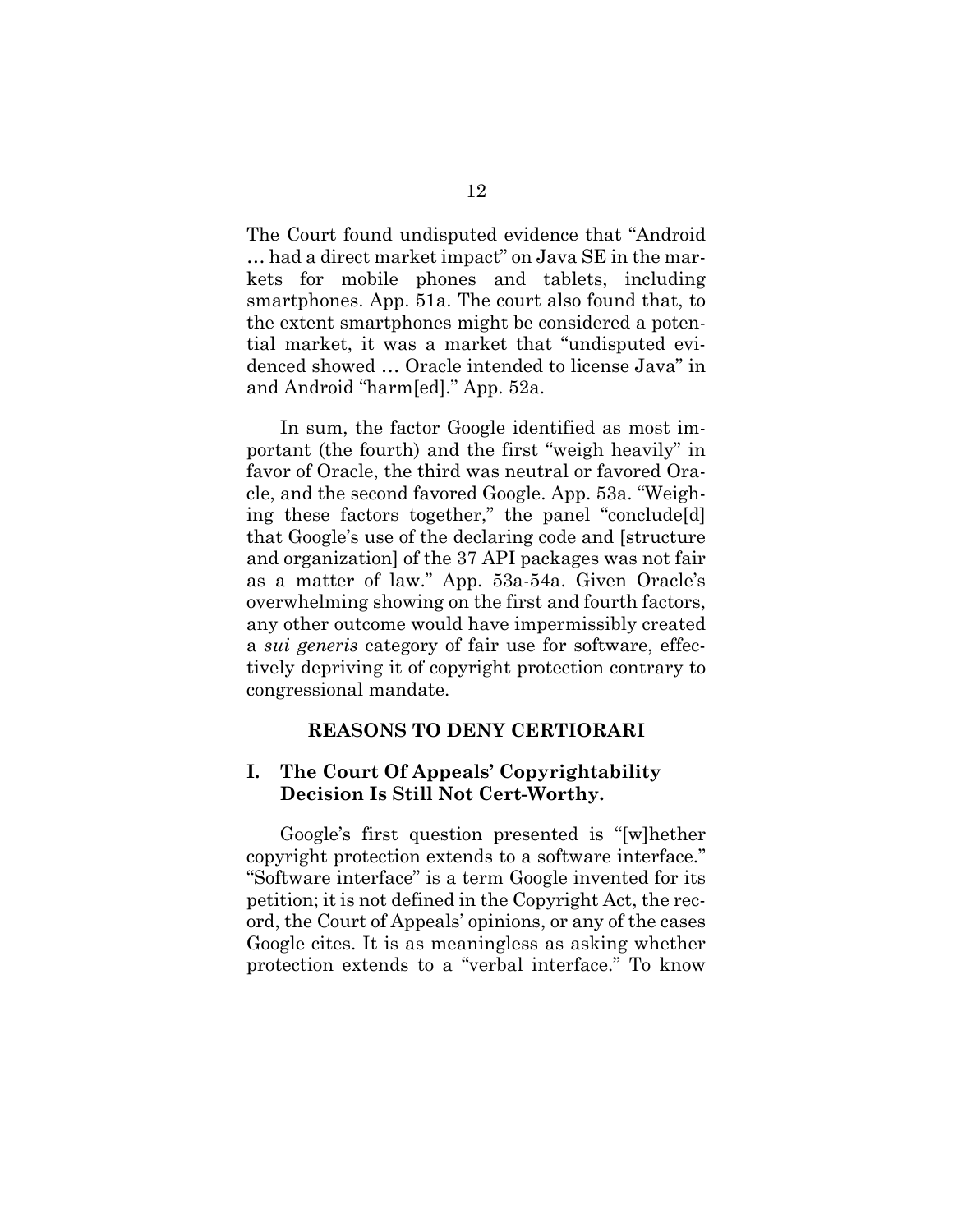whether copyright protection extends to a particular work, one needs to be precise about what that work is.

The work here is a set of 37 intricate packages of thousands of computer programs comprising one of the most creative and popular computer platforms ever written. *Supra* 3-6. Google copied 11,500 lines of that code, each consisting of words and symbols that express and communicate certain information to the reader, as well as Oracle's intricate organization of the programs. The question is whether *that* work is totally devoid of copyright protection.

The Copyright Act protects "original" works of authorship. 17 U.S.C.  $$102(a)$ . A work is "original" if "it" possesses at least some *minimal degree* of creativity." *Feist Publ'ns, Inc. v. Rural Tel. Serv. Co.*, 499 U.S. 340, 345 (1991) (emphasis added). As Google has conceded, App. 141a, the highly creative code and intricate organization that Google copied here exceed *Feist*'s low bar. This Court should deny review on Question 1, as it did before, because (A) there is no circuit split; (B) the Court of Appeals was right; and (C) there is a fatal vehicle defect.

#### <span id="page-21-0"></span>**A. This case presents no circuit split.**

We begin with first principles: Google "nowhere disputes" that it is "well established" that original computer code and a program's structure and organization warrant copyright protection. App. 139a (discussing cases); *see* Pet. 3. That is because the Copyright Act covers "literary works," 17 U.S.C. §102(a), defined as works "expressed in words, numbers, or other verbal or numerical symbols," *id.* §101;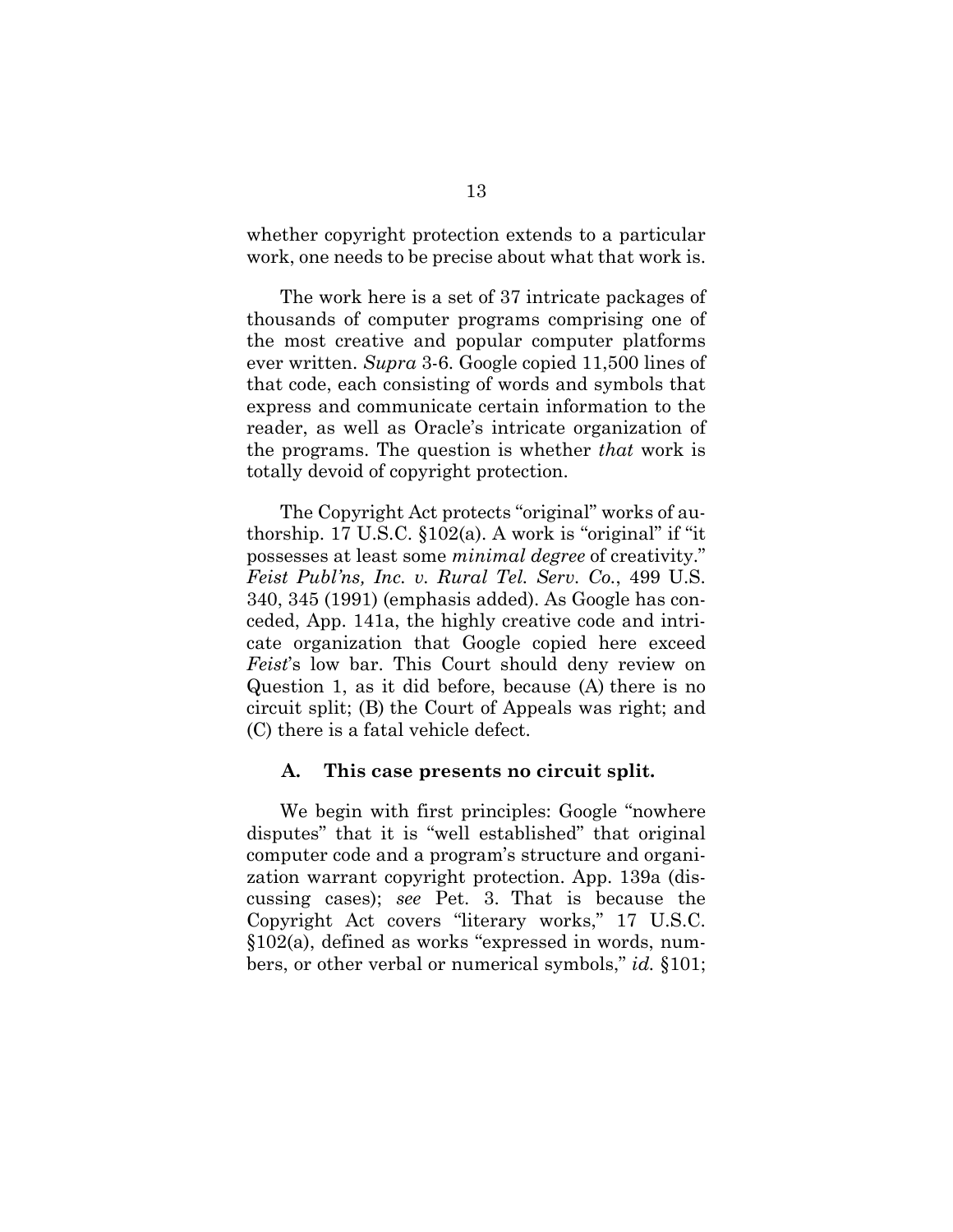*see* U.S. Br. 4. Moreover, because "copyright protection extends beyond a literary work's strictly textual form to its non-literal components" (such as a detailed plot), the structure and organization of a computer program is also copyrightable. *Comput. Assocs. Int'l, Inc. v. Altai, Inc.*, 982 F.2d 693, 701-02 (2d Cir. 1992). Thus, when the Act declares that "Copyright protection subsists … in original works," including "literary works," it covers computer programs as long as they are original.

Despite this settled law, Google argues that courts are "deeply divided" about the copyrightability of the specific sorts of computer programs it copied here. Pet. 14. But Google cites no case holding thousands of lines of concededly original, creative computer code devoid of copyright protection. Nor does it cite any case that has so much as suggested that the structure and organization of a computer program with tens of thousands of interrelated components lacks copyright protection. Google seeks exceptional treatment for the subset of code at issue here, which it describes as: "lines of computer code that allow developers to operate prewritten libraries of code used to perform particular tasks." Pet. I. But Google ignores the Act's definition of "[c]omputer program[s]" as "set[s] of statements or instructions to be used directly *or indirectly* in a computer to bring about a certain result." 17 U.S.C. §101 (emphasis added); App. 136a-137a.

Google offers nothing more than the same purported splits based on the same increasingly stale cases it presented unsuccessfully four years ago. And nothing has changed since 2015. As the Government explained then in recommending denial: "Nothing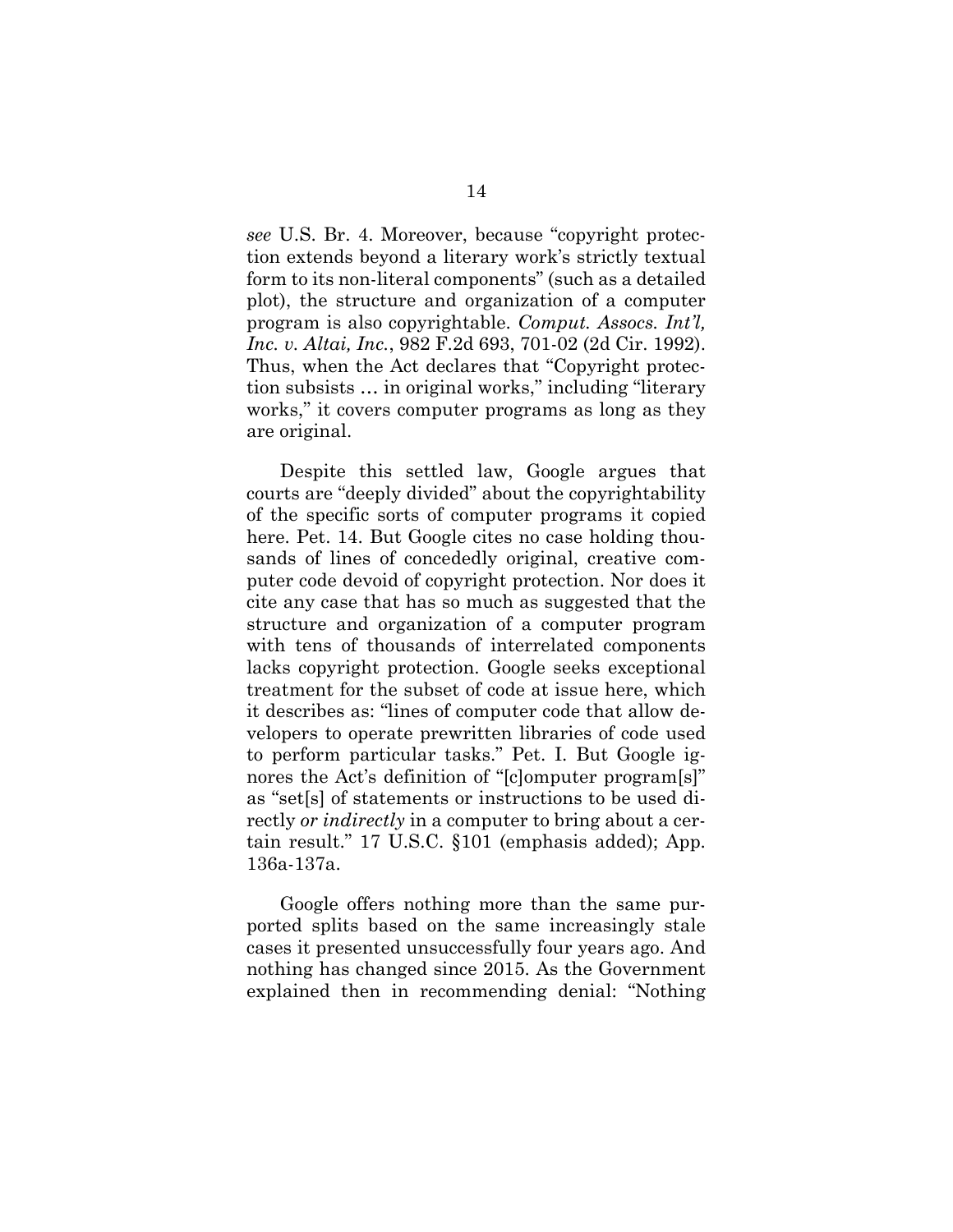about the declaring code at issue here materially distinguishes it from other computer code," and Google has "identified no genuine conflict of authority" on the copyrightability of computer programs, their source code, or their structure and organization. U.S. Br. 10.

1. As before, Google's main purported split is about how §102(b) applies to computer code—specifically, about the relationship between §102(a) and 102(b). Section 102(a) provides that "[c]opyright protection subsists … in original works of authorship," including computer programs. Section 102(b), on which Google fixates, provides: "In no case does copyright protection for an original work of authorship extend to any idea, procedure, process, system, method of operation, concept, principle, or discovery, regardless of the form in which it is described, explained, illustrated, or embodied in such work."

There is no mystery—or split—about what §102 achieves. For well over a century, this Court has adhered to the fundamental principle, first articulated in *Baker v. Selden*, 101 U.S. 99 (1879), that copyright "protection is given only to the expression of the idea—not the idea itself." *Mazer v. Stein*, 347 U.S. 201, 217 (1954). This Court has repeatedly explained that §102 "codifie[s]" and "restate[s]" the idea/expression distinction. *Golan v. Holder*, 565 U.S. 302, 328- 29 (2012); *Feist*, 499 U.S. at 356. Indeed, the drafters of §102(b) drew key language directly from *Baker*, most notably the phrase Google features so prominently: "method of operation."

Viewed this way, §102(a) and 102(b) are complementary. Section 102(a) declares that if a "work" is "original," it receives copyright protection. And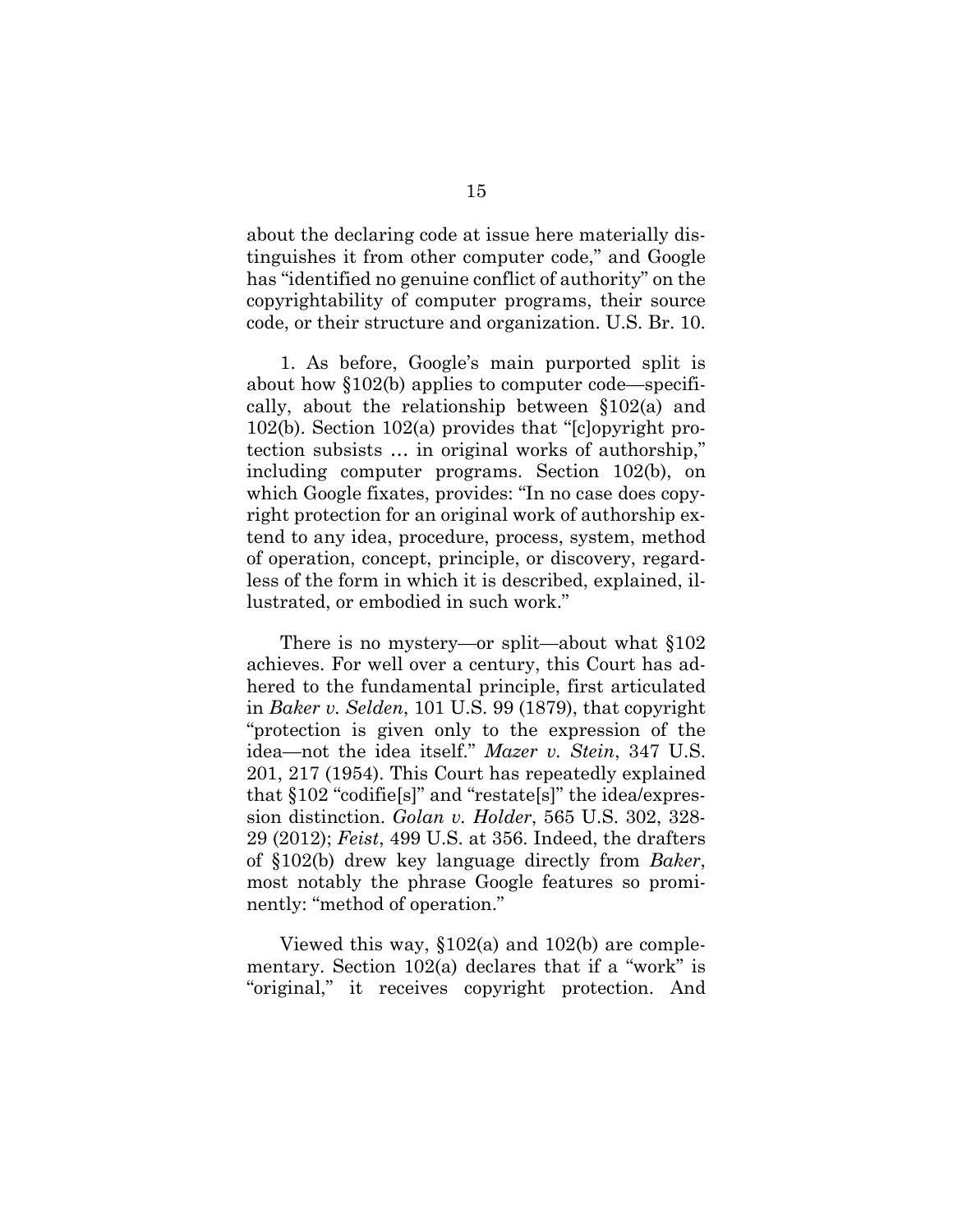§102(b) explains that just because a work receives copyright protection does not mean that the protection "extend[s]" beyond the author's expression to monopolize any "idea" (or "process," "method of operation," or other synonym in §102(b)) described or embodied in the work. App. 137a-138a. For example, "a book on how to build a bicycle may be eligible for copyright protection" that covers only the particular way in which the book is written; "that copyright does not include any exclusive right to practice the bicyclebuilding method that the book explains." U.S. Br. 12.

Google does not deny how the idea/expression dichotomy applies here. As the Court of Appeals explained, it means that Oracle cannot seek protection for the "idea of organizing functions of a computer program" or "the 'package-class-method' organizational structure in the abstract." App. 164a. But Oracle may, as it does here, "claim[] copyright protection only in its *particular way* of naming and organizing each of the 37 Java API packages." *Id.* (emphasis added).

Despite this well-settled understanding that §102 codifies the idea/expression dichotomy, Google offers a "diametrically opposite" reading of §102(b). Pet. 13. It argues that §102(b) *subtracts* from §102(a)—that a "work" that is protected under (a) loses protection under (b) just because it can *also* be described as a "method of operation" (or a "system," "concept," or "principle"). Pet. 12. Google asserts that "the courts of appeals are deeply divided" on that question. Pet. 14.

No circuit has ever adopted a reading that is inconsistent with—much less "diametrically opposite" to—this Court's conclusion that "Section 102(b) in no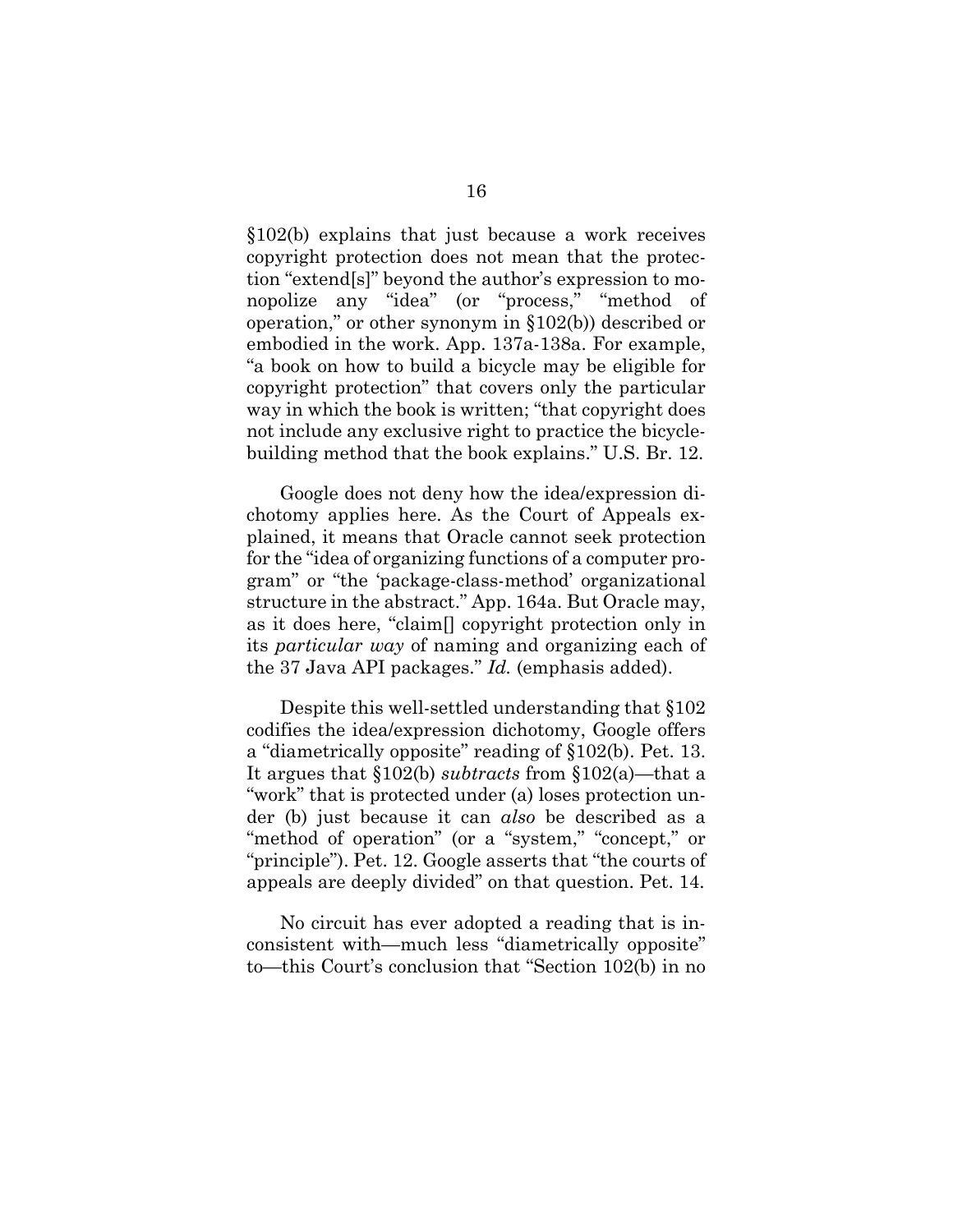way enlarges or contracts the scope of copyright protection." *Feist*, 499 U.S. at 356 (quoting H.R. Rep. No. 94-1476 at 57 (1976)).[3](#page-25-0) The Government documented, and underscored, the consensus view that §102(b) merely "codifies the idea/expression dichotomy" and that Google "therefore is incorrect in suggesting … that a work could be both an original work … protectable under Section 102(a) and a 'method of operation' … under Section 102(b)." U.S. Br. 13 (quotation marks and alterations omitted).

In support of its purported split, Google cites two cases. It leads with *Lotus Development Corp. v. Borland International, Inc.,* 49 F.3d 807 (1st Cir. 1995), emphasizing that the case divided this Court 4-4, *see*  516 U.S. 233 (1996). But *Lotus* does not advance Google's position for three reasons. First, it did not involve the copying of computer code. The First Circuit repeatedly emphasized that the accused infringer "did not copy any of Lotus's underlying computer code." 49 F.3d at 810; *accord id.* at 809-10, 812. "The First Circuit took pains to distinguish" code from the work at issue in *Lotus.* U.S. Br. 20. Google never explains how a case that did not involve copying code could create a "circuit conflict over the copyrightability of software interfaces," which Google defines to include only "lines of computer code." Pet. I, 11. Second, *Lotus* was about a "menu … hierarchy" of simple one-

<span id="page-25-0"></span> <sup>3</sup> *E.g.*, *Toro Co. v. R & R Prods. Co.*, 787 F.2d 1208, 1211 (8th Cir. 1986) (§102(b) "is nothing more than a codification of the idea/expression dichotomy"); *Gates Rubber Co. v. Bando Chem. Indus., Ltd.*, 9 F.3d 823, 836 (10th Cir. 1993) (same); *Miller v. Universal City Studios, Inc.*, 650 F.2d 1365, 1368 n.1 (5th Cir. 1981) (same); *Warner Bros. Inc. v. Am. Broad. Cos.,* 720 F.2d 231, 240 (2d Cir. 1983) (same).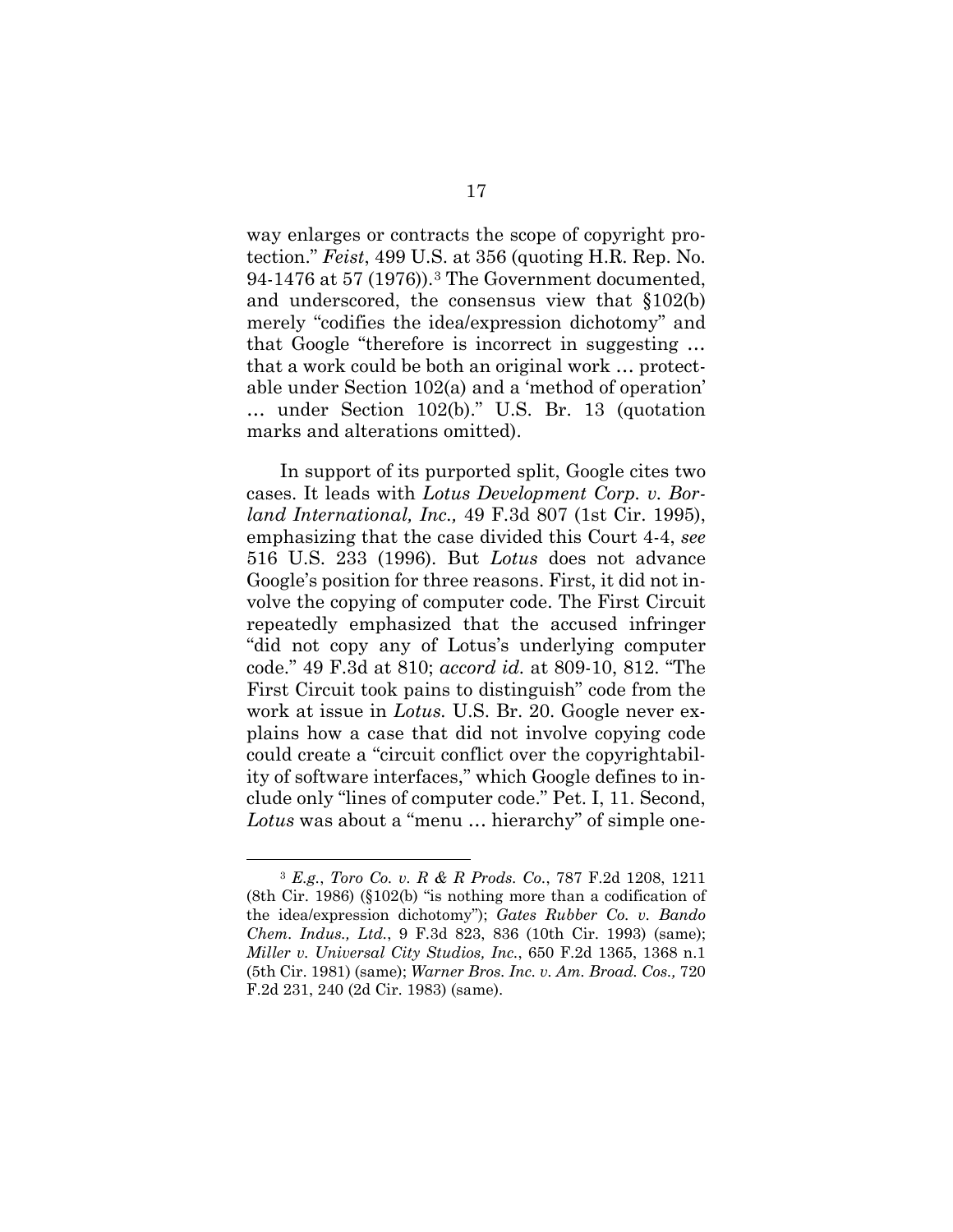word commands, such as "print" and "copy." 49 F.3d*.* at 809. Oracle's code is far more intricate and creative. *See* App. 159a-160a. Third, there is no way to read *Lotus* as adopting any view (much less a contrary view) of how §102(b) treats computer code as a "method[] of operation." It said in no uncertain terms that the "Lotus 1-2-3 code is *not* a[n] uncopyrightable 'method of operation." 49 F.3d at 816 (emphasis added).

Google's argument depends on a single opaque sentence in *Lotus*: "We think that 'method of operation,' as that term is used in §102(b), refers to the means by which a person operates something, whether it be a car, a food processor, or a computer." Id. at 815. That line could not possibly have meant that anything that "operates something" loses copyright protection. That would eliminate protection for all works that serve a practical function, rendering all computer programs uncopyrightable "methods of operation." As the Government explained, it would be "[]natural to describe [any] computer code as a 'method of operation,'" but "the Copyright Act makes clear that [all] such code can be copyrightable" so long as it is original. U.S. Br. 10, 13-15; *see* App. 162a-163a; 17 U.S.C. §101 (defining "computer program" as "instructions" that cause a computer "to bring about a certain result"); *Oracle I*, Former Copyright Register Oman Br. 13 (Google's position "threatens to do violence to the very concept of copyright protection of software.").

In the 25 years since *Lotus*, no appellate court has applied *Lotus*'s statement about "methods of operation" the way Google proposes. U.S. Br. 20-21. And the First Circuit has since clarified that it agrees that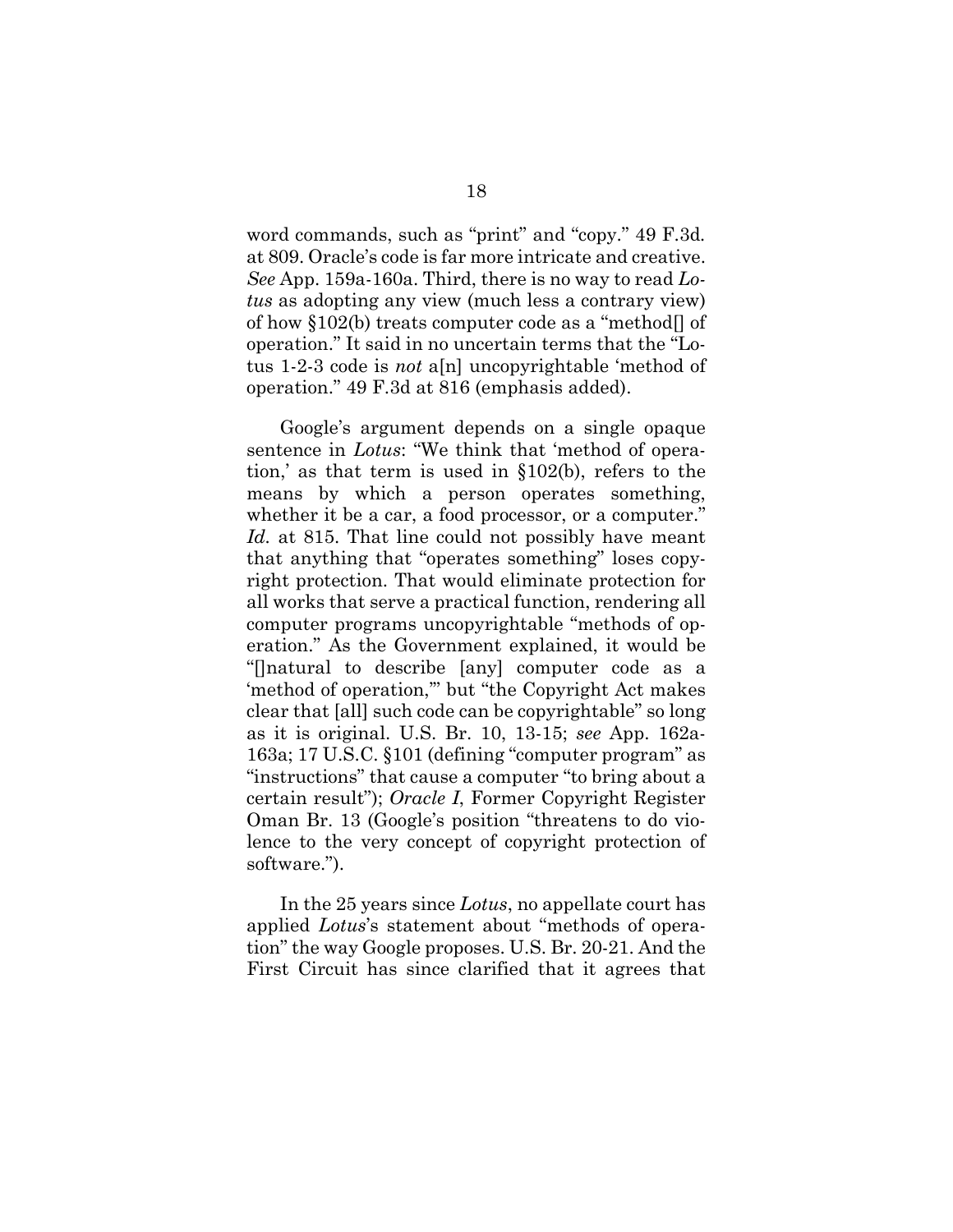§102(b) "is a codification of the most fundamental axiom of copyright law that no author may copyright his ideas." *Situation Mgmt. Sys., Inc. v. ASP. Consulting LLC*, 560 F.3d 53, 55 (1st Cir. 2009) (quotation marks, alterations omitted); *accord Greene v. Ablon*, 794 F.3d 133, 156 (1st Cir. 2015).

The second opinion Google invokes, *Lexmark International, Inc. v. Static Control Components, Inc.*, 387 F.3d 522 (6th Cir. 2004), "provides even less support for" Google because it explicitly negates any circuit conflict, U.S. Br. 21. The Sixth Circuit agreed that §102(b) "embodies the common-law idea-expression dichotomy." 387 F.3d at 534. Google suggests that the court contradicted that explicit holding, in dicta, observing that "even if a work is in some sense 'original' under §102(a), it still may not be copyrightable because [of] §102(b)." *Id.* But in context, that simply means that, after assessing originality, courts must analyze whether the author is impermissibly attempting to extend its copyright to an entire idea, rather than limiting it to the author's particular expression of an idea. *Lexmark* nowhere embraced Google's view that original computer programs become unprotectable because they "operate[]" something. U.S. Br. 21.

Since *Lexmark*, the Sixth Circuit, too, has repeated that §102(b) codifies the idea/expression dichotomy. *See, e.g.*, *Stromback v. New Line Cinema*, 384 F.3d 283, 296 (6th Cir. 2004); *accord ATC Distrib. Grp., Inc. v. Whatever It Takes Transmissions & Parts, Inc.*, 402 F.3d 700, 707 (6th Cir. 2005) (quoted at Pet. 13).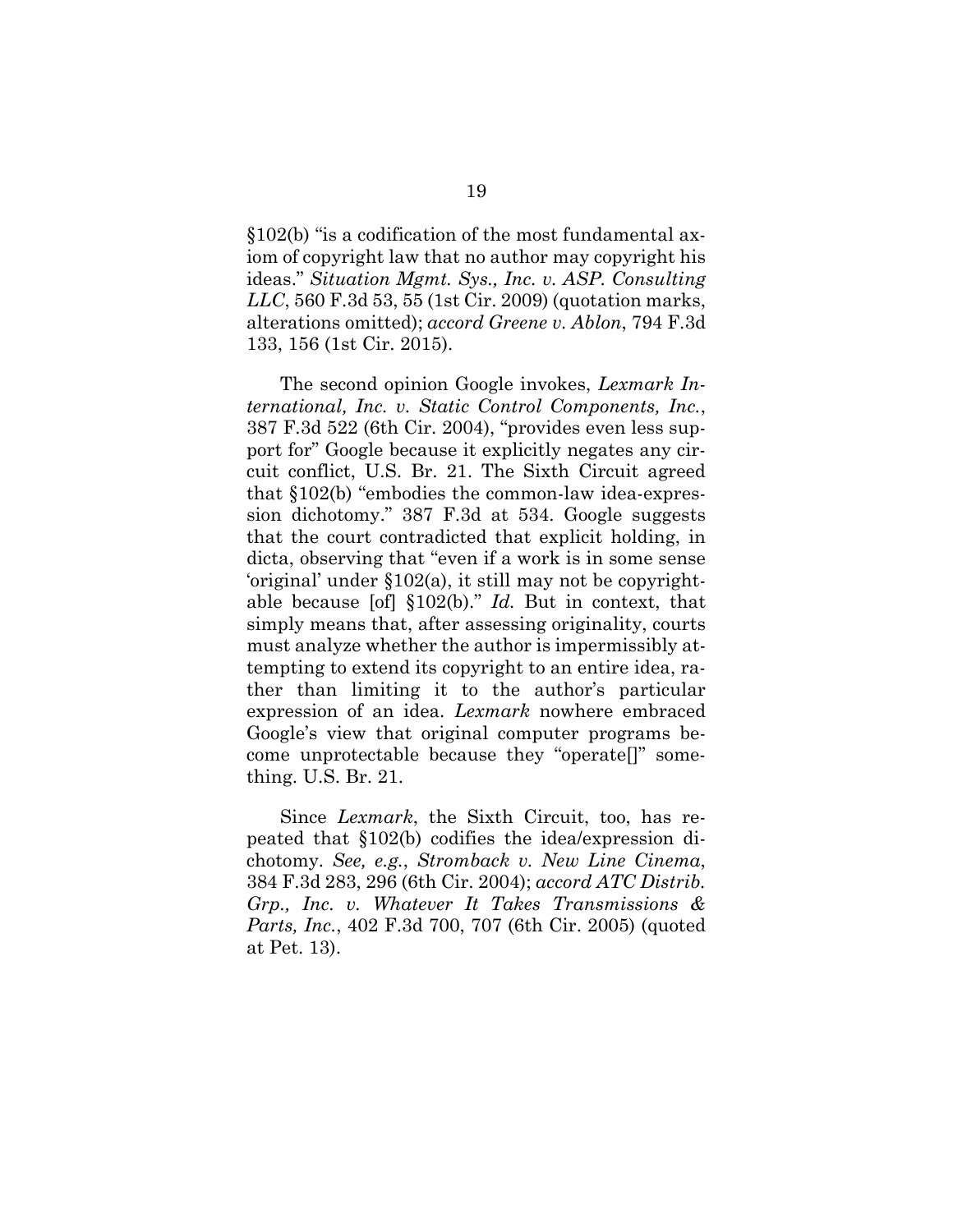Google asserts that three circuits have "adopted still another approach," which is less "categorical." Pet. 13. In fact, they all read §102 as a codification of the idea/expression dichotomy. *Supra* 17 n. 3 (collecting cases). What Google points to in these cases are discussions of a different question: *How* to distinguish idea from expression? Under the "'abstraction/filtration/comparison' test," courts "filter[]" unprotected ideas from protected expression before "compar[ing]" that expression to the allegedly infringing work. *See Altai*, 982 F.2d at 706-07. As Google notes, that is what the Court of Appeals did here. Pet. 14.[4](#page-28-0)

2. Google briefly mentions the merger doctrine as the source of two further splits. Pet. 14-16. Merger is related to the idea/expression dichotomy. It establishes: "When the idea and its expression are … inseparable," because there is only one way to express that idea, "copying the expression will not be barred, since protecting the expression in such circumstances would confer a monopoly of the 'idea.'" *Sid & Marty Krofft Television Prods., Inc. v. McDonald's Corp.*, 562 F.2d 1157, 1168 (9th Cir. 1977). Of the two circuit conflicts Google asserts, one is not a split, and neither is presented in this case. *See* U.S. Br. 22.

Google manufactures the first out of another stray line of dicta in *Lexmark*. *Lexmark* addressed so-called

<span id="page-28-0"></span> <sup>4</sup> Google also cites *Sega Enterprises Ltd. v. Accolade, Inc.*, 977 F.2d 1510, 1522 (9th Cir. 1992) and *Sony Computer Entertainment, Inc. v. Connectix Corp.*, 203 F.3d 596, 603 (9th Cir. 2000), in support of its copyrightability argument. *See* Pet. 17. But "[b]oth *Sega* and *Sony* are fair use cases," not copyrightability cases, App. 166a, and are therefore addressed in that section (at 27-28).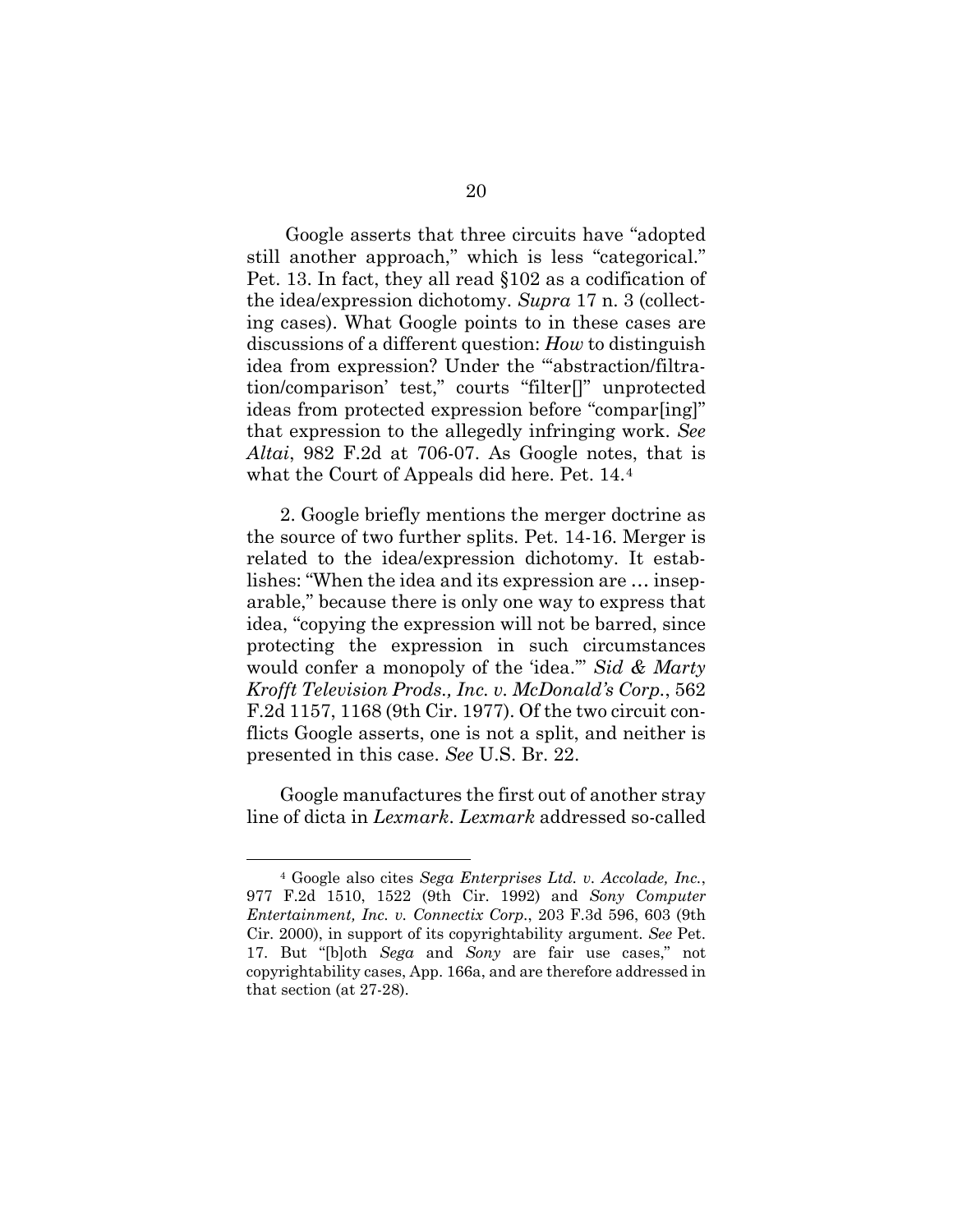"'lock-out' codes," tiny snippets of computer code that prevent certain components from working with other devices—there, "printers and toner cartridges." 387 F.3d at 536. *Lexmark* found the plaintiff was unlikely to prevail in showing the snippet—occupying less memory than "the phrase 'Lexmark International, Inc. vs. Static Control Components, Inc.'"—was sufficiently original to be copyrightable. *Id.* at 529-30, 539- 41. By contrast, Oracle seeks to protect not a single "individual line[] of code" but thousands of lines of code and an intricate organization. App. 154a. Moreover, Oracle had "unlimited options" available in drafting, App. 150a, whereas the lock-out code in *Lexmark* was "dictate[d]" by "external constraints," leaving that programmer without "much choice" in drafting the code. 387 F.3d at 539-40 (quotation marks omitted).

Without mentioning that holding, Google fixates (at 15) on *Lexmark*'s passing suggestion that "[p]rogram code that is strictly necessary to achieve current compatibility presents a merger problem." 387 F.3d at 536 (citation omitted). It is unclear what the Sixth Circuit meant by this, but whatever it meant about the relevance of compatibility could not conflict with the decision here. The Court of Appeals found that Android is emphatically *not* compatible with Java. App. 172a-173a. Google intentionally designed Android *not* to be "interoperable with other Java programs." App. 128a-129a.

Google's other purported circuit split is over whether merger bears on copyrightability or instead is a defense to infringement. Pet. 15-16. But the Court of Appeals held that question does not matter here. For reasons discussed immediately below, it held that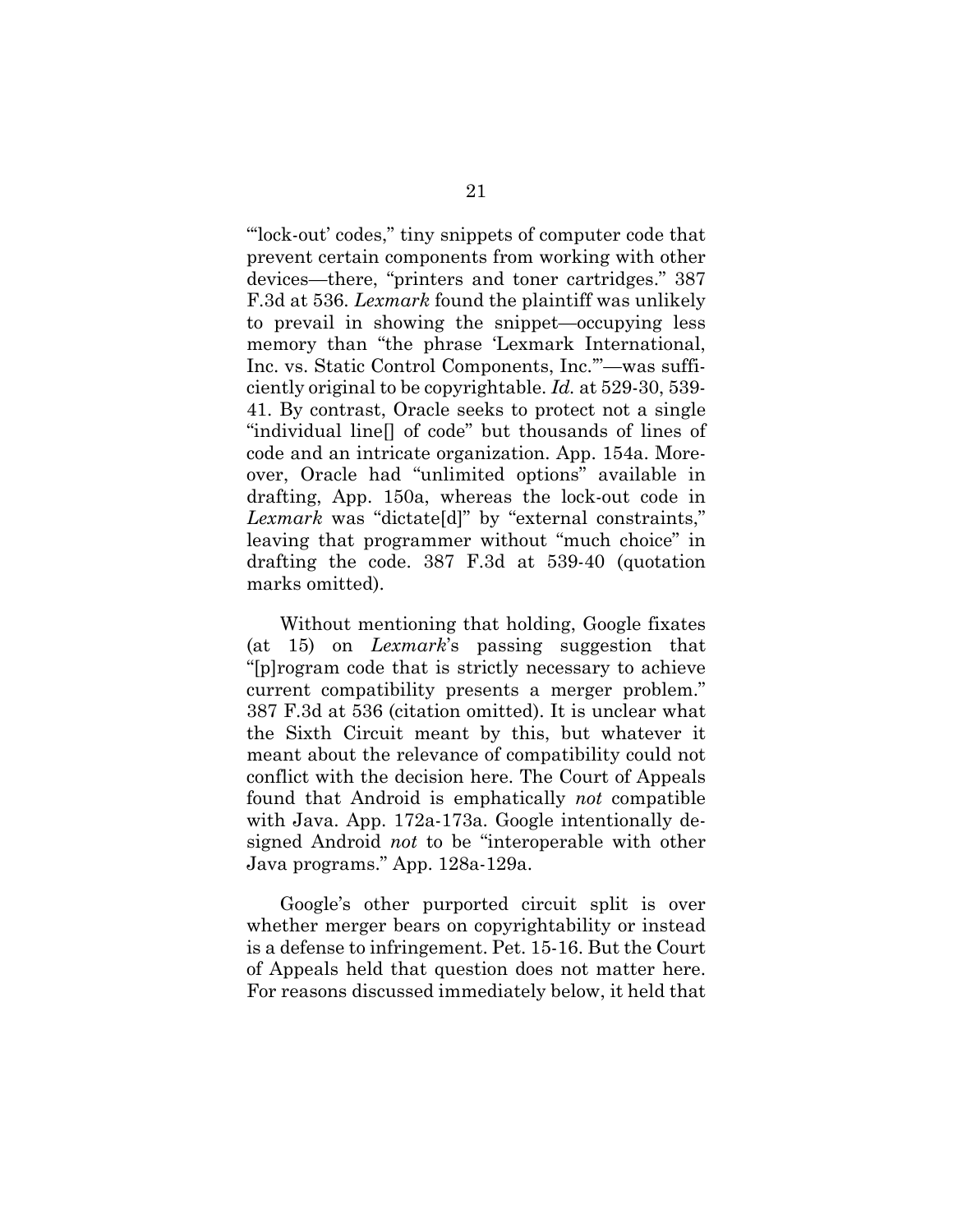"merger does not apply on [this] record," "[r]egardless of when the analysis occurs." App. 148a.

#### <span id="page-30-0"></span>**B. The Court of Appeals correctly found Oracle's software protected.**

The Government's brief exhaustively explains why the Court of Appeals' copyrightability analysis is correct. U.S. Br. 10-19. Google has not overcome that analysis. Apart from pressing a reading of §102(b) that this Court has rejected, *supra* 15-17, Google's main merits argument is that the Court of Appeals misapplied the merger doctrine, which as explained above, holds that when there is only one way to express an idea, it is permissible to copy that expression.

Here, Google admitted and the district court found that Oracle could have written its code any number of ways. App. 165a-166a. As Oracle's code was not "preordained" and Oracle had "*unlimited* options as to the selection and arrangement of" the code and structure that Google copied, the Court of Appeals held merger did not apply. App. 150a (emphasis added); *see* App. 164a.

Google does not dispute that *Oracle* had infinite options when it wrote the platform. It argues the proper focus should be the "expressive choices available to *Google* when it" copied Oracle's code and "created Android." Pet. 20. Even here, Google concedes that it could have written a competing platform completely differently—as Apple and Microsoft did. *Supra* 7. Its contention is much narrower: that "using the Java API declarations was the only way to allow independent developers to rely on their preexisting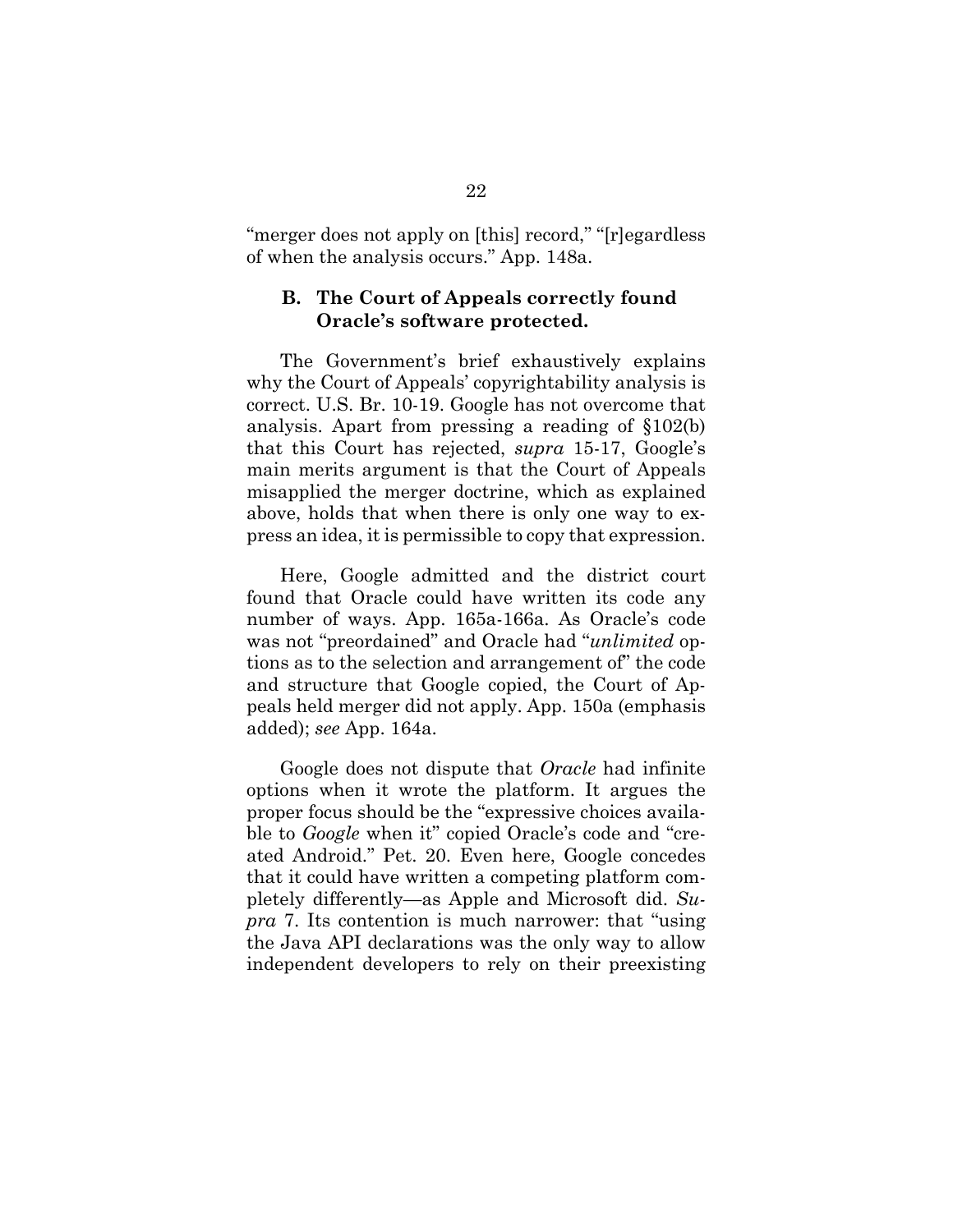knowledge" of the Java APIs to "creat[e] new programs." Pet. 19.

As both the Court of Appeals and the Government have correctly recognized, Google's approach is doubly flawed. First, copyrightability depends on the choices that were available *to the original author* when it created its work. Copyright "subsists from its creation" and "endures" for a set term. 17 U.S.C. §302. It "protect[s] all works of authorship from the moment of their fixation in any tangible medium of expression." App. 151a (quoting CONTU Report at 21); *accord* U.S. Br. 18 n.2; *Oracle I*, Former Copyright Register Oman Br. 20. That was when Oracle wrote it.

Second, a work does not lose copyright protection just because it becomes so wildly popular that others see a huge benefit in copying it. By Google's logic, an author writing a novel about child wizards could copy from *Harry Potter* to "allow" readers "to rely on their preexisting knowledge of" JK Rowling's famous characters, fictional locations, and unique spells. The Java code and structure were not "the only and essential means of accomplishing [the] given task," Pet. 18, unless that task was to impermissibly hijack the expressive value of what Oracle wrote.

#### <span id="page-31-0"></span>**C. The petition has a fatal vehicle defect.**

The question Google presents would have no effect on the outcome. As the Court of Appeals explained, "Oracle claims copyright protection with respect to both: (1) … declaring source code; and (2) … the structure, sequence, and organization of each of the 37 Java API packages." App. 139a-140a. Having separately analyzed each, App. 146a-157a, 158a-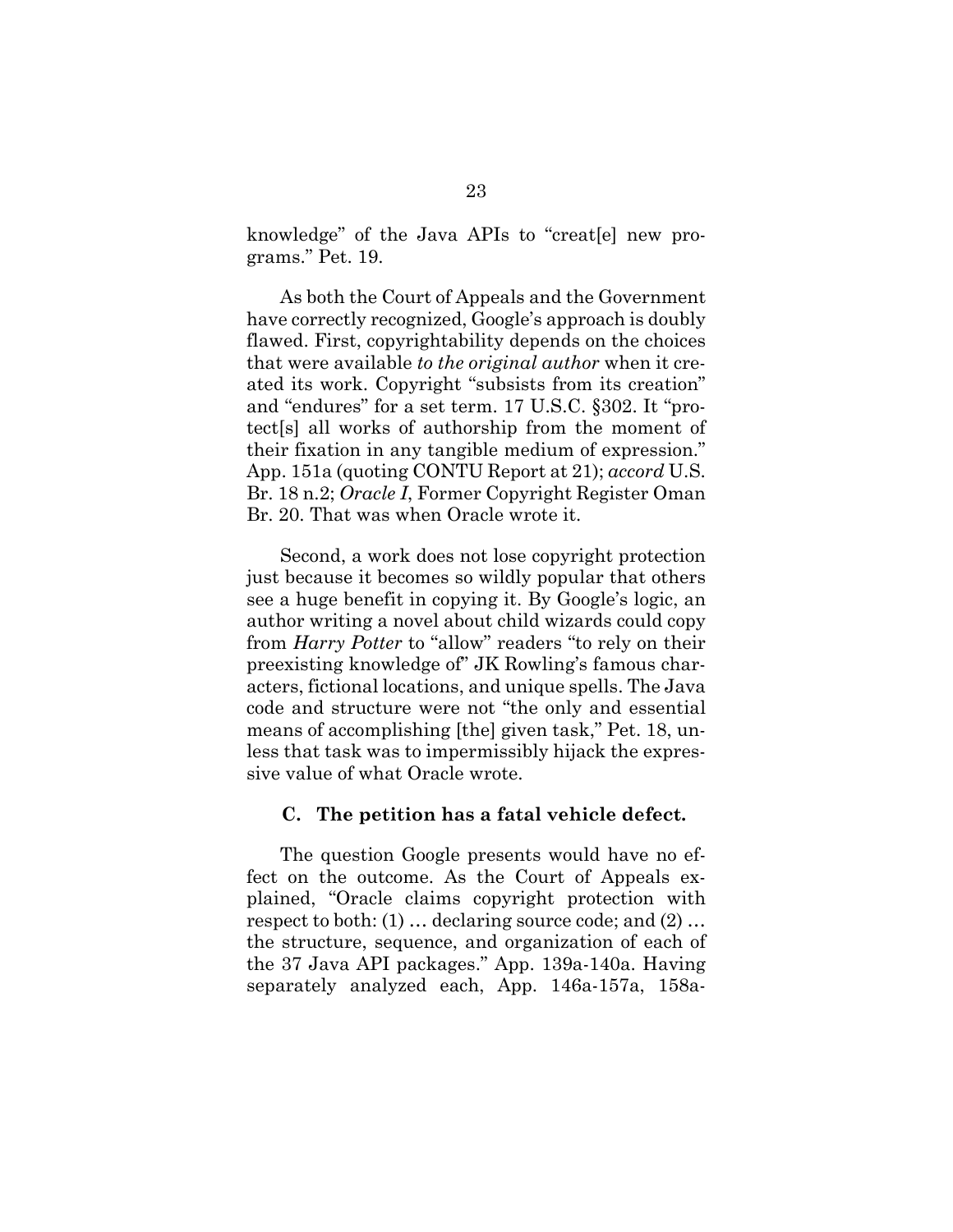166a, the Court of Appeals found *both* the lines of declaring code *and* the structure and organization copyright-protected and infringed, App. 123a, 136a.

Google's copyrightability question focuses exclusively on the lines of declaring code. *See, e.g.*, Pet. 12, 16, 19. It asks about the copyrightability of so-called "software interfaces," Pet. I, a term Google makes up and defines to include *only* "lines of computer code." *Id.* By its express terms, this question does not apply to the second, independent copyrightability holding supporting the judgment.

In fact, Google's petition never even mentions the copyrightability of structure and organization. Google's sole reference to structure and organization is the assertion that the declaring code "embodie[s]" the API packages' structure and organization. Pet. 8. But Google does not dispute that the structure and organization is entitled to copyright protection independent of the declaring code, App. 139a-140a, 158a-166a, or that Google would be equally liable if it had not copied a single line of code but had only duplicated the structure and organization of the Java API packages. Because this Court's review would not be outcome determinative, it should deny review.

#### <span id="page-32-0"></span>**II. Google's Request For Error Correction On Fair Use Does Not Warrant Review.**

Google nowhere contends there is a circuit conflict on fair use. As with copyrightability, it cites not one case where a court has found it fair to copy this much code into a competing commercial product. Nor does it cite a single opinion assessing fair use where an infringer copied into its product "lines of computer code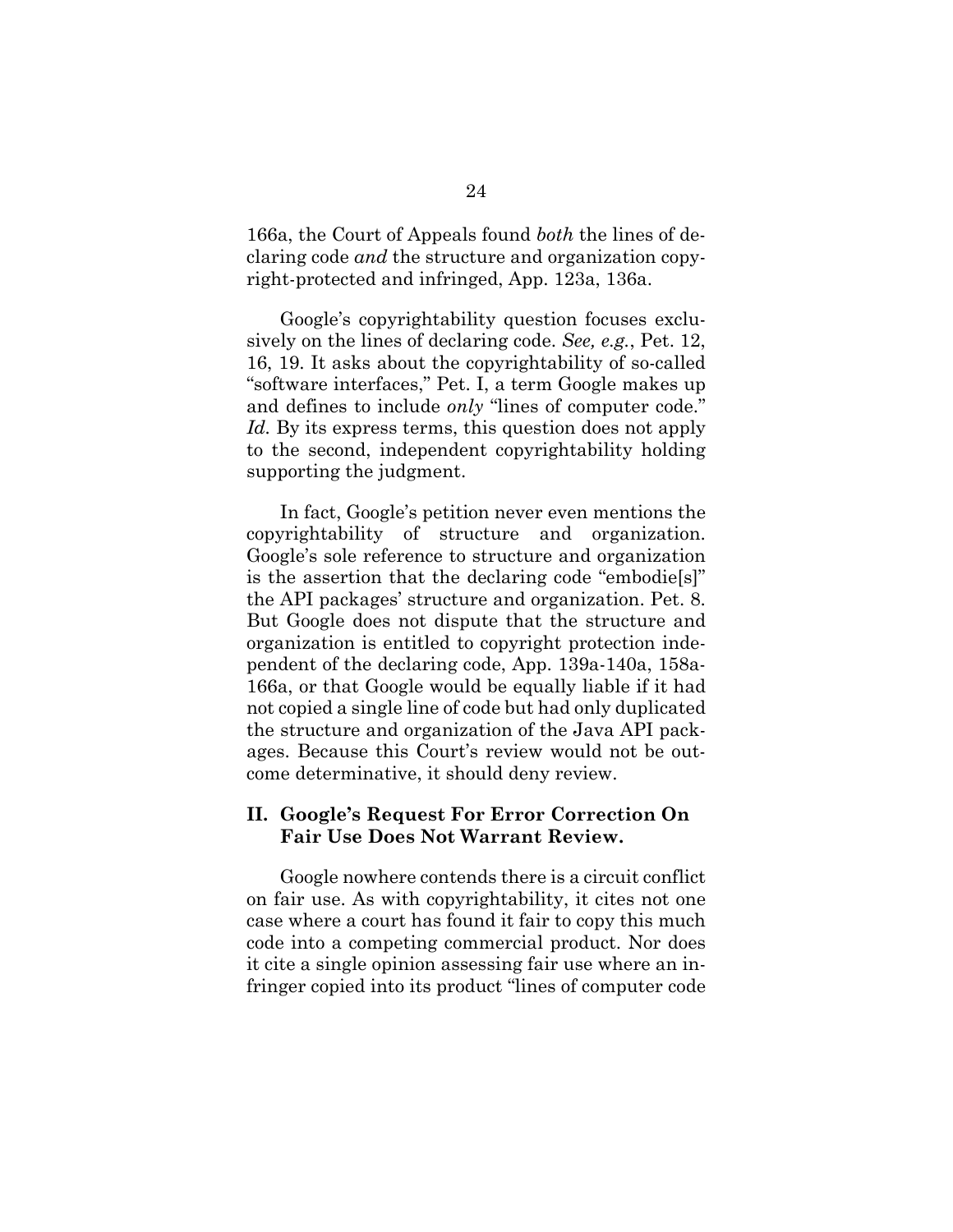that allow developers to operate prewritten libraries of code used to perform particular tasks." Pet. I. Instead, Google argues only that the "Federal Circuit misapplied the precedents of this Court and others," Pet. 21, and "improperly revisit[ed] … the jury's implicit factual determinations," Pet. 28. That is a naked plea for fact-bound error correction, which is no basis for this Court's review. Sup. Ct. R. 10.

Google agrees the Court of Appeals correctly stated the basics of fair use law. Pet. 22. Fair use is "a limited exception to the copyright holder's exclusive rights … 'for purposes such as criticism, comment, news reporting, teaching …, scholarship, or research.'" App. 13a (quoting 17 U.S.C. §107). Congress directed courts to engage in a "case-by-case determination" of fair use, *Harper & Row Publ'rs, Inc. v. Nation Enters.*, 471 U.S. 539, 549 (1985), guided by four factors: (1) the purpose and character of the use; (2) the nature of the copyrighted work; (3) the substantiality of copied material; and (4) the effect on the potential market for or value of the copyrighted work, 17 U.S.C. §107.

Google's petition skirts this inquiry. Though it purports to attack the manner in which the Court of Appeals applied the four factors, it does not go through the factors nor balance the results. It ignores half of factor 1 (that its use was overwhelmingly commercial); it skips factor 3; on factor 4, it ignores uncontradicted evidence of direct harm to Java from its copying; and it says not a word about the Court of Appeals' balancing of the factors.

Instead, Google claims the Court of Appeals made three discrete errors in applying these factors to the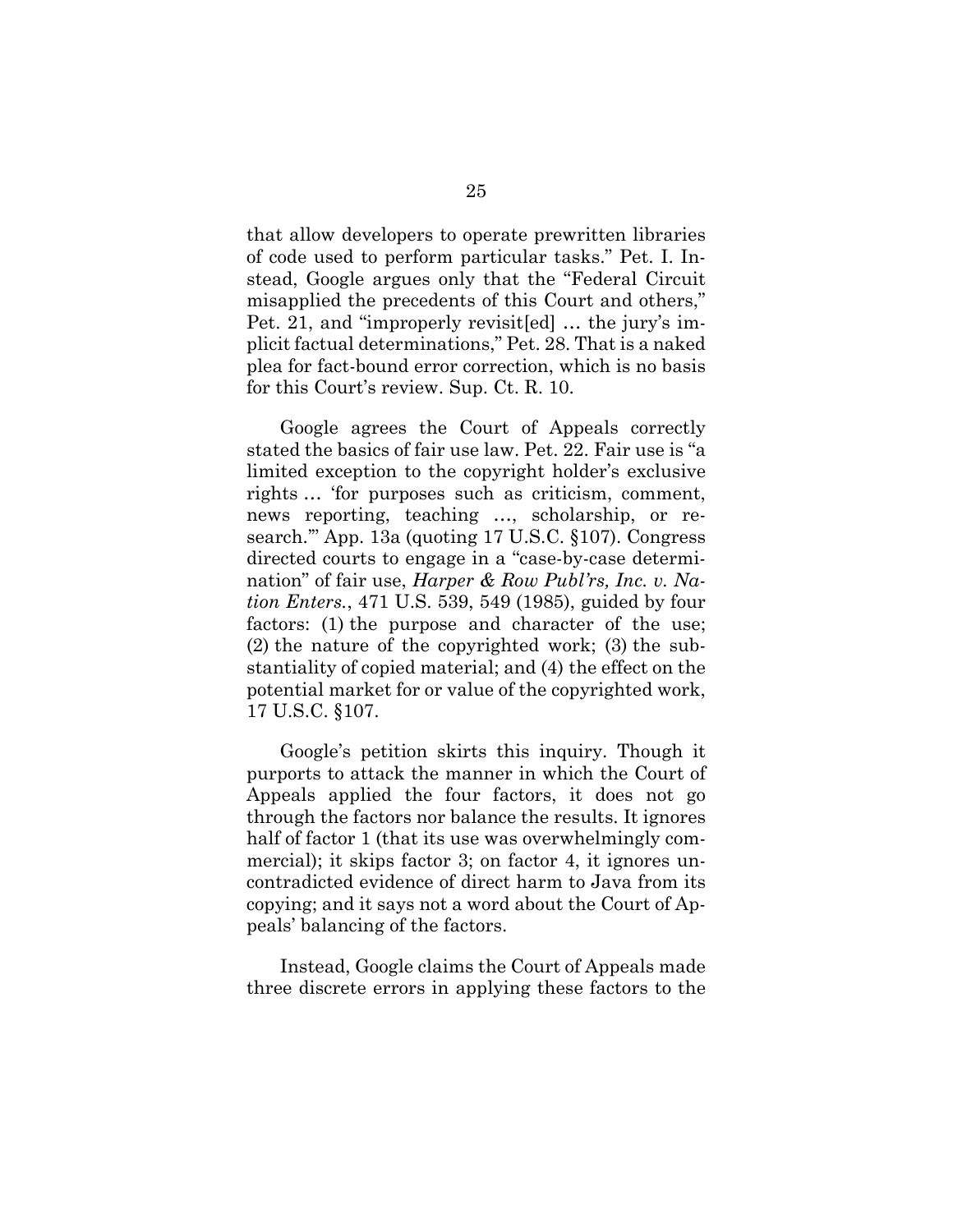particular facts of this case. Google's purported errors are meritless.

A. Google leads with an extension of its claim of software exceptionalism, the ever-so-tentative argument that the court adopted the wrong "overall approach" by "seemingly" "fail[ing] to adapt the fair-use doctrine to the functional nature of software interfaces." Pet. 23. But there is no dispute that Congress directed the same fair-use analysis for all works, from the most functional manual to the most creative novel. *See* 17 U.S.C. §107. Google cites no case holding that the traditional four-factor fair-use analysis should be ignored when it comes to software—or to the amorphous category Google calls "software interfaces."

That is not to say that each fair use *factor* dictates the same result for code as for a novel. As Google eventually acknowledges, there is a place in the traditional fair use analysis that considers the functional nature of the work: "the second fair-use factor, the nature of the copyrighted work." Pet. 23. Like every court that has addressed computer code, that is where the Court of Appeals addressed it. And what it said there explains why Google had to hedge: The court acknowledged that "*functional* considerations were both substantial and *important*" and, for that reason, found that factor 2 "favors a finding of fair use." App. 42a (emphasis added). If this case involved a novel, the court would have weighed factor 2 heavily against fair use. Treating Oracle's work differently from a novel was all about "adapt[ing] … to the functional nature of software."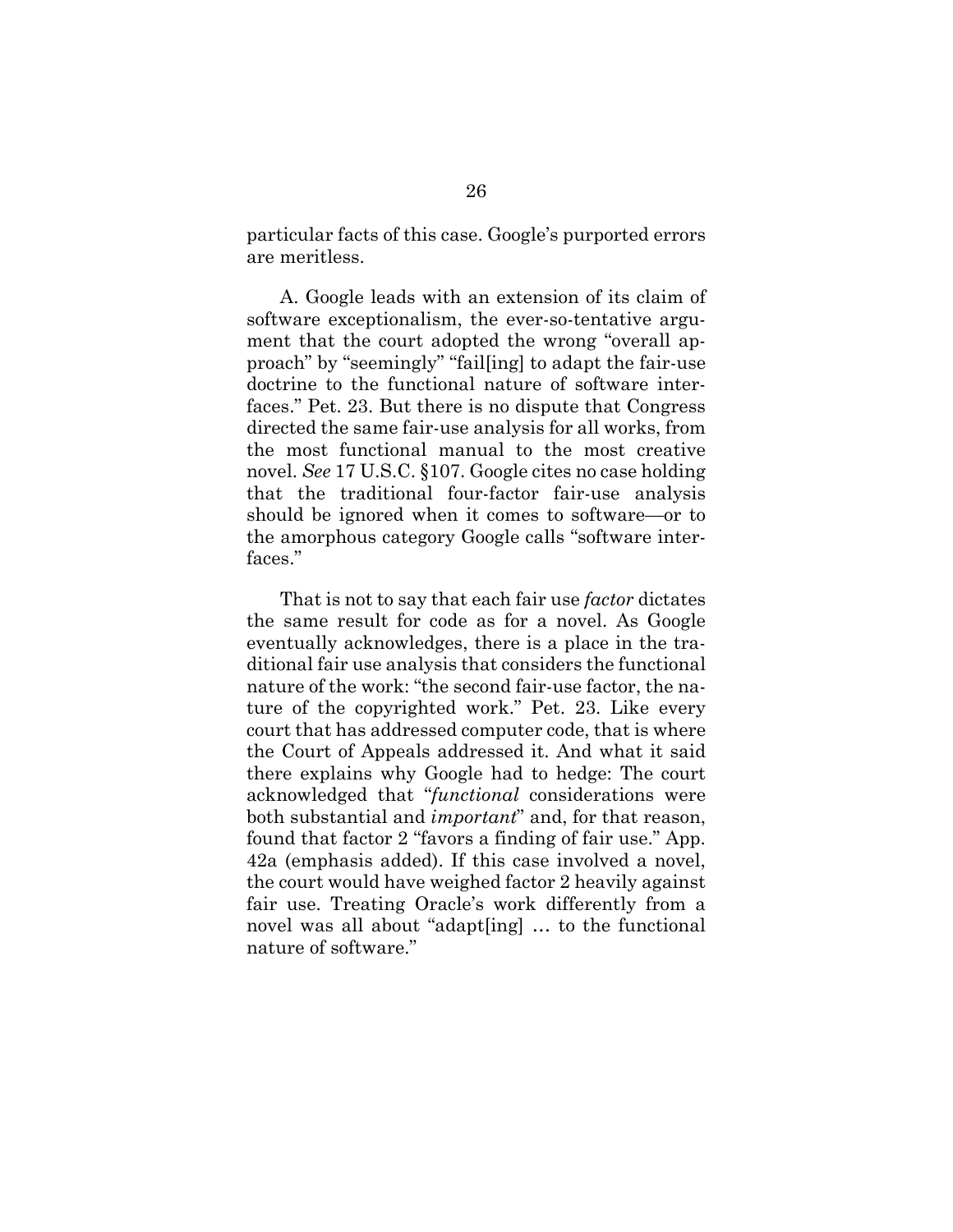The only way the court could have given more weight to the software's functional nature would have been to hold that factor 2 overrides all the others and *requires* a finding of fair use for computer code. App. 43a. Google waived any such argument by repeatedly arguing that factor 4 ("market harm") "is the most important factor" in this case. *Oracle II*, Google Br. 58, 68.

Regardless, Google is wrong in this repurposed effort to deprive software of copyright protection. It cites no case that has ever held that factor 2 is dispositive for software. Courts weigh factor 2 for software the way they do for any other work—on the facts of each case. *See Wall Data Inc. v. L.A. Cty. Sherriff's Dep't*, 447 F.3d 769, 780 (9th Cir. 2006) (finding factor 2 weighed against fair use in software case); *see also Harper & Row*, 471 U.S. at 569 (finding no fair use where factual work was copied); *Oracle II*, IP Professors Br. 27-29. The per se rule Google seeks would vitiate the statute's four-factor analysis; override the "case-by-case nature" of the fair use analysis, *Harper & Row*, 471 U.S at 549; and "effectively negate Congress's express declaration—continuing unchanged for some forty years—that software is copyrightable." App. 43.

The two Ninth Circuit software cases Google cites do not support its argument. Pet. 23-24. The Federal Circuit, which decided this case under Ninth Circuit law, recognized that these precedents would be binding if applicable. But it found them "materially" distinguishable because the balance of factors—most notably factor 1 (purpose of the use)—was different. App. 54a. In both, the accused infringer copied the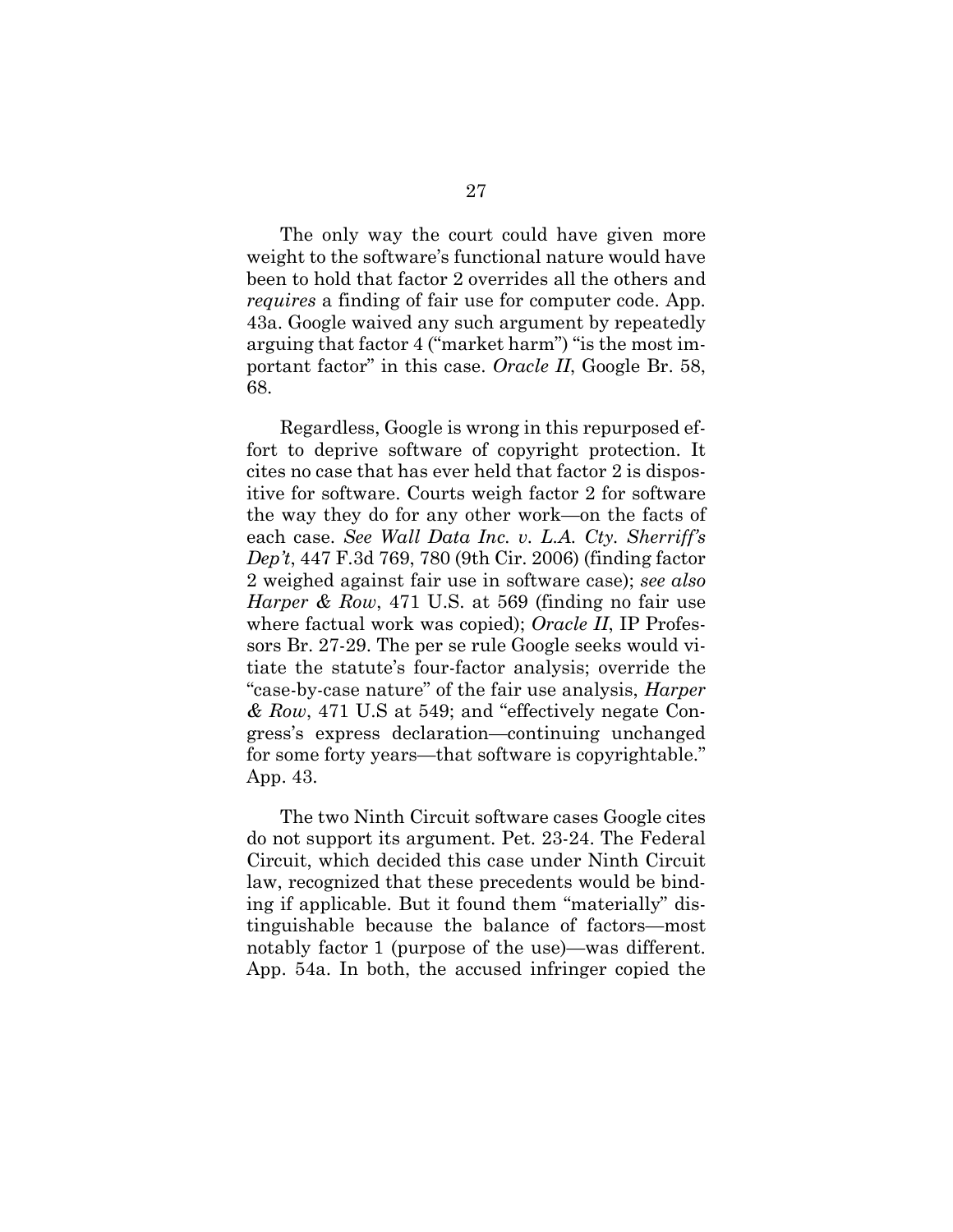code only to *research* how it worked, with a view toward developing a non-infringing compatible product made with "entirely new … code." *Sony*, 203 F.3d at 606-07; *Sega*, 977 F.2d at 1525-26. Both cases emphasized the centrality of the fact that the accused infringer created a compatible product that did not include the copied code. *E.g. Sega*, 977 F.2d at 1527- 28. Google, of course, did the opposite: It copied the code directly into a competing product and made that product *in*compatible.

B. Google next turns to factor 1, addressing only half of it. Pet. 24-28. In assessing "the purpose and character of the use," courts decide whether it is commercial and whether it is "transformative." *Campbell v. Acuff-Rose Music, Inc.*, 510 U.S. 569, 578-79 (1994). Google skips right over the holding that its copying was wholly commercial. App. 25a-28a. That weighs heavily against fair use—so heavily that it could have dominated factor 1, even if Android were modestly transformative. *See Monge v. Maya Magazines*, *Inc.*, 688 F.3d 1164, 1183 (9th Cir. 2012). As to the half that Google does address, it agrees the court stated the right test for transformative use: A use is transformative if it "alter[s] the first [work] with new expression, meaning, or message." Pet. 24 (quoting *Campbell*, 510 U.S. at 579).

Google's theory is that Android transformed Oracle's work because the Java platform was designed for personal computers and laptops, whereas Google adapted it for the "new context" of mobile devices, such as tablets and smartphones. App. 35a (emphasis omitted). The Court of Appeals rejected that argument for two independent reasons, only one of which Google challenges.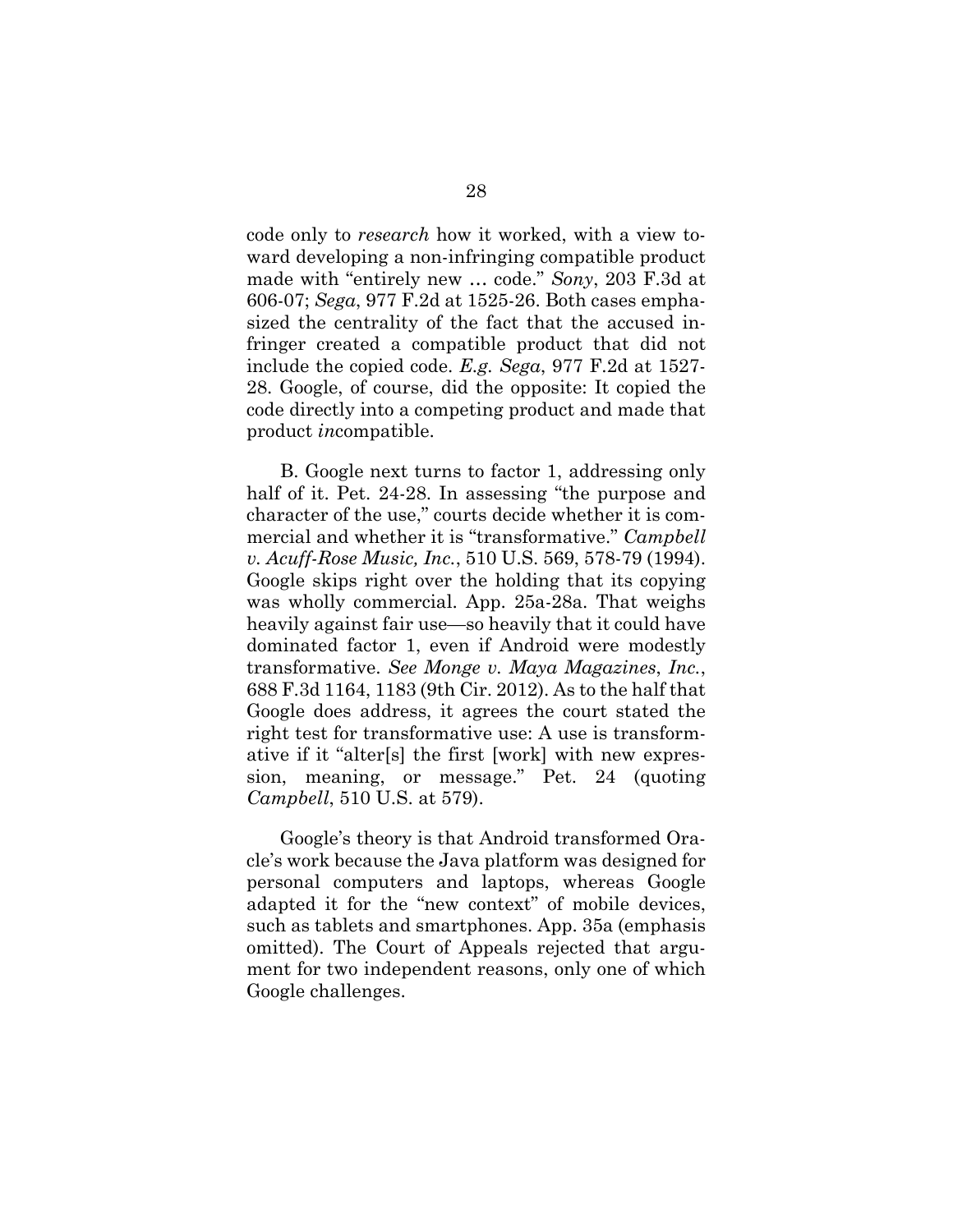First, the uncontroverted evidence showed Google's premise was false: "Java SE APIs were in smartphones before Android entered the market." *Id*.[5](#page-37-0) That included undisputed evidence that Oracle licensed its work to Danger for a smartphone and to SavaJe to develop its own smartphone platform. App. 50a. That meant smartphones were not a new context. That holding is dispositive on factor 1.

Google's "fundamental" complaint (Pet. 24) challenges the court's *alternative* holding: that, even if smartphones were a new context for Oracle's work, copying Oracle's code from larger computers (PCs) to smaller ones (smartphones) was not transformative because the code was used "for the same purpose" in both contexts—to enable programmers to remember, locate, and run prepackaged programs. App. 33a-35a. Google argues that the court erred in "fixating only on the material that Google reused"—the specific declaring code it copied—rather than the material Google added. Pet. 24.

Google is wrong. "[N]o plagiarist can excuse the wrong by showing how much of his work he did not pirate." *Harper & Row*, 471 U.S. at 565 (quotation marks omitted). No matter how much material one adds, it is not transformative to "merely use[] [the

<span id="page-37-0"></span> <sup>5</sup> Google's smartphone/PC dichotomy is false for another reason. Just as the evidence closed, Google went public with a revelation that it had withheld in discovery: that it was about to bring Android to PCs. The district court also excluded evidence that Android and Java competed head-to-head in other device markets. These were separate bases for appeal, which the Court of Appeals did not reach. *See* App. 8a-9a, 35a n.7; *Oracle II*, Oracle Br. 55-78.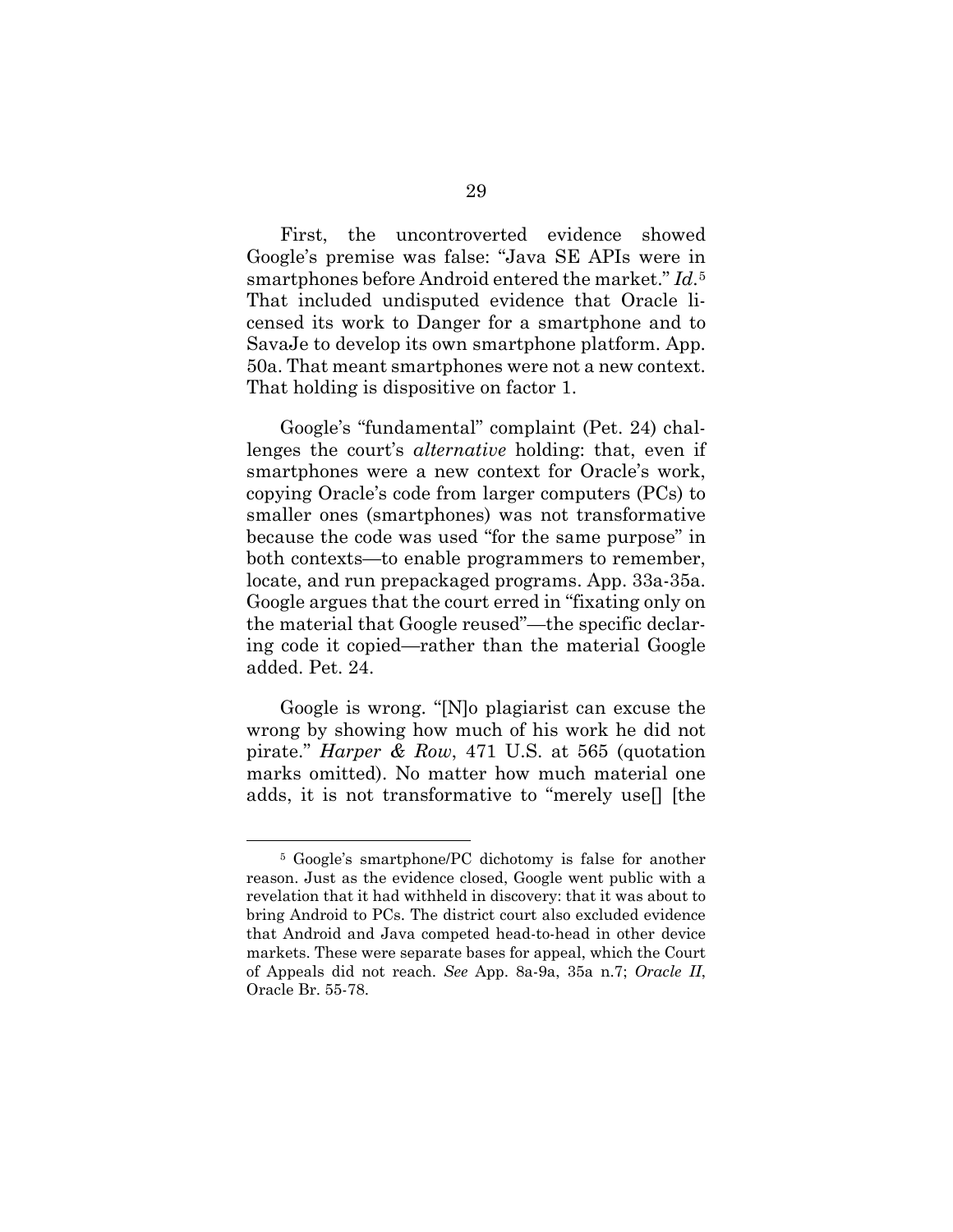copied material] to get attention or to avoid the drudgery in working up something fresh." *Campbell*, 510 U.S. at 580. What Google added to adapt Oracle's work from PCs to smartphones is no different from what a producer does to convert a short story into a movie, which this Court has found to be the "classic … unfair use." *Stewart v. Abend,* 495 U.S. 207, 238 (1990) (quotation marks omitted).

All the courts of appeals (including the decisions Google cites) reject the approach Google advocates. They ask whether the new work "uses the *copyrighted material itself* for a purpose, or imbues it with a character, different from that for which it was created." *TCA Television Corp. v. McCollum*, 839 F.3d 168, 180 (2d Cir. 2016) (emphasis added) (using "Who's on First" routine in new context of "dark[]" play not transformative, because the lines of the routine have the same meaning), *cert. denied*, 137 S. Ct. 2175 (2017); *accord Dr. Seuss Enters., L.P v. Penguin Books USA, Inc.*, 109 F.3d 1394, 1400-01 (9th Cir. 1997) (moving memorable elements of "The Cat in the Hat" to the context of the "OJ Simpson trial" did not transform those features); s*ee generally Oracle II*, NYIPLA Br.[6](#page-38-0) 

<span id="page-38-0"></span> <sup>6</sup> The cases Google cites each found that the *material copied* changed meaning in the new work. *Am. Soc'y for Testing v. Pub.Resource.Org.*, *Inc.*, 896 F.3d 437, 448 (D.C. Cir. 2018) (new work reproducing industry safety standards adopted into law gave standards new meaning through informing public of the law); *Swatch Grp. Mgmt. Servs. Ltd. v. Bloomberg L.P.*, 756 F.3d 73, 84-85 (2d Cir. 2014) (new work reporting earnings call conveyed different message); *Seltzer v. Green Day, Inc.*, 725 F.3d 1170, 1177 (9th Cir. 2013) (new work changed message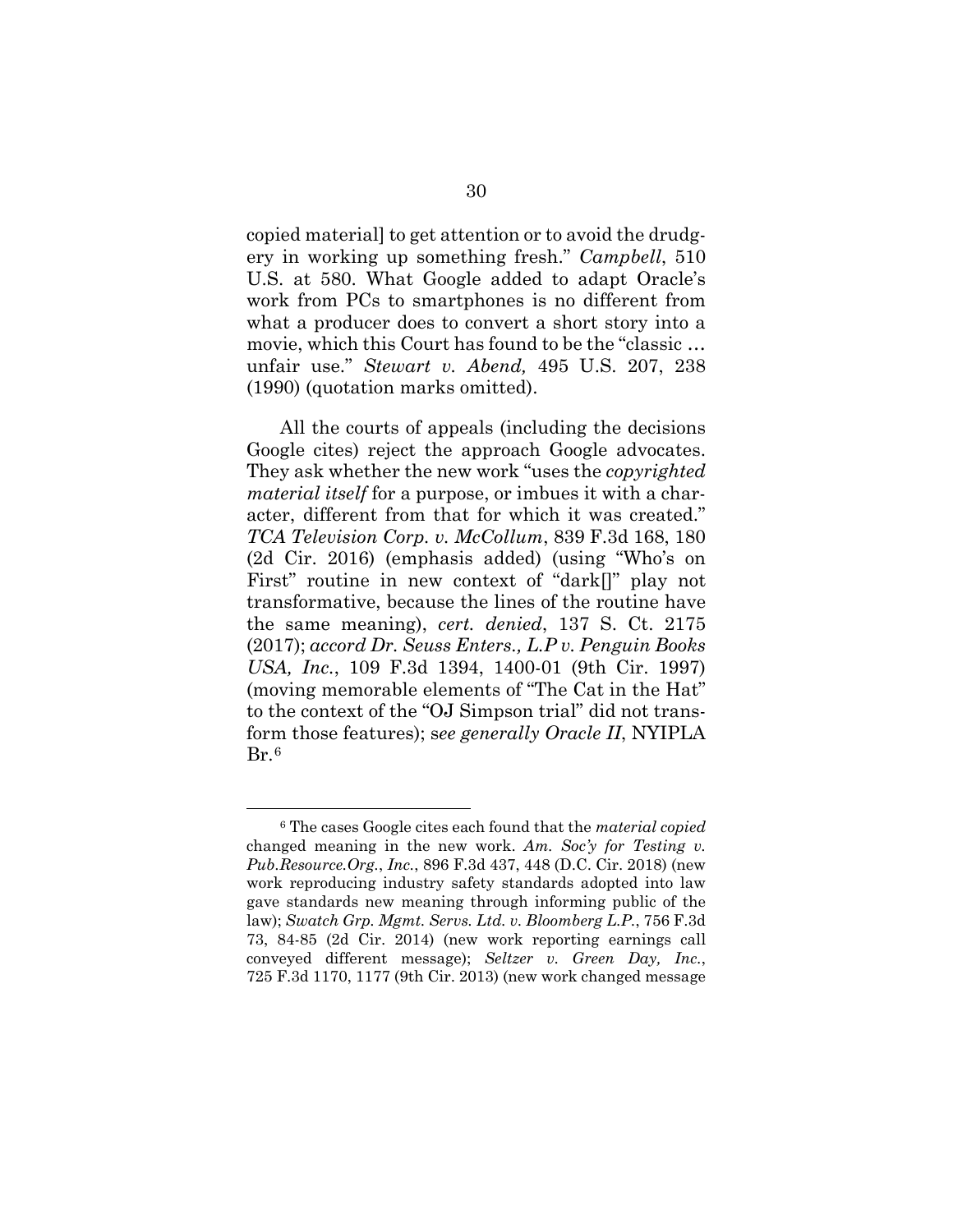Google also complains that "[t]he Federal Circuit effectively dismissed … concerns regarding lock-in effects and interoperability" in analyzing transformative use. Pet. 27. But Google did not "rely on any interoperability arguments [on] appeal." App. 45a-46a. It "abandoned" arguments about interoperability, App. 46a n.11, and the phrases "lock-in," "barriers to entry," "anti-competitive," and their synonyms appeared nowhere in its brief. Nor did it present any such evidence at trial.

Why? Because the evidence showed that any such assertion was not only wrong but utterly hypocritical. Oracle liberally licenses its work, even to competing platform developers. *Supra* 6-8. Its non-negotiable condition is that developers must comply with the golden rule of compatibility: "write once, run anywhere." Java's raison d'etre was compatibility. Google is the only commercial platform developer ever to refuse. Worse, it copied the API packages and consciously made Android *in*compatible with Java. App. 32a, 46a n.11. It broke "write once, run anywhere." Programmers who write for Android (and their programs) are locked into Android because their programs do not run on other platforms. Google thus cannot now argue that considerations of interoperability compel a finding of fair use.

Google protests that under the Court of Appeals' approach "the reuse of any preexisting computer code in new software would never fall within the fair-use defense." Pet. 27. But the court said explicitly that it did "not conclude that a fair use defense could never

 $\overline{a}$ 

of original from "themes of youth culture" to criticism of "the hypocrisy of religion").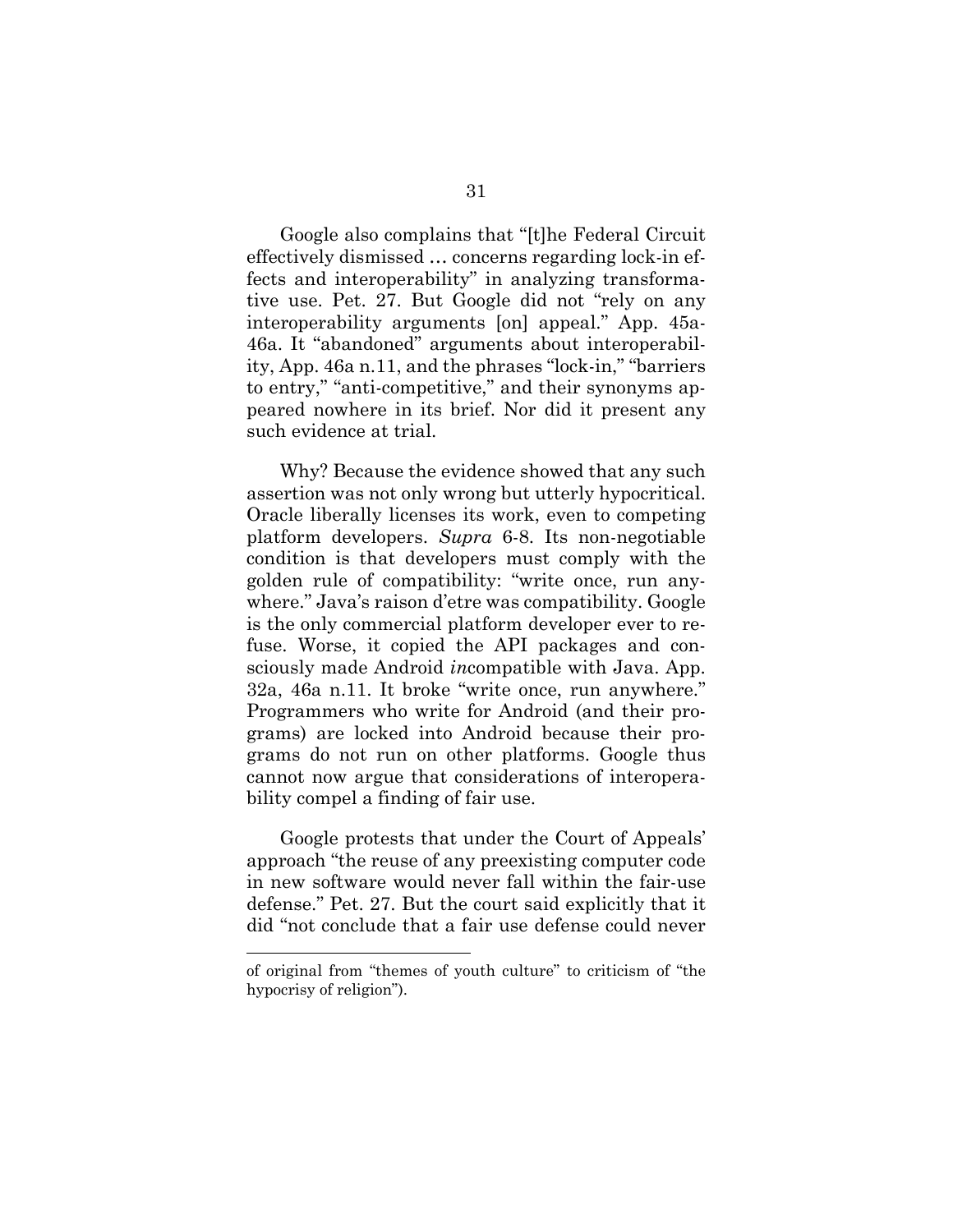be sustained in an action involving the copying of computer code." App. 53a-54a. It cited prominent cases finding uses of computer code transformative. *Id.*

C. Google seeks review of the Court of Appeals' application of the substantial evidence standard of review with respect to factor 4. Pet. 28-29. But Google concedes the court "correctly stated" the standard. Pet. 22. This Court does not sift through lengthy trial records to spot-check for material disputes of fact. In any event, the Court of Appeals applied the standard faithfully.

Factor 4 accounts for two types of harm to a work: harm to markets that the work is currently in, and harm to potential markets "that creators of original works would in general develop or *license others to develop*." *Campbell*, 510 U.S. at 590, 592 (emphasis added). The Court of Appeals properly held Google inflicted both types of harm. App. 47a-53a.

With respect to current markets, Google contends that the court overrode the jury and "made its own (erroneous) determination that Java SE was in fact used in early mobile devices comparable to Android before Android's release." Pet. 28. But Google wholly ignores harm to tablets—it nowhere disputed that Amazon switched between Java SE and Android for the Amazon Kindle and used Android to negotiate steep discounts from Oracle. App. 50a-51a. Nor was there any dispute that Java SE was used in the Danger smartphone (the T-Mobile Sidekick), which Android's *founder* described as comparable to the first Android smartphones. C.A. 50,618-19, 50,887, 51,617;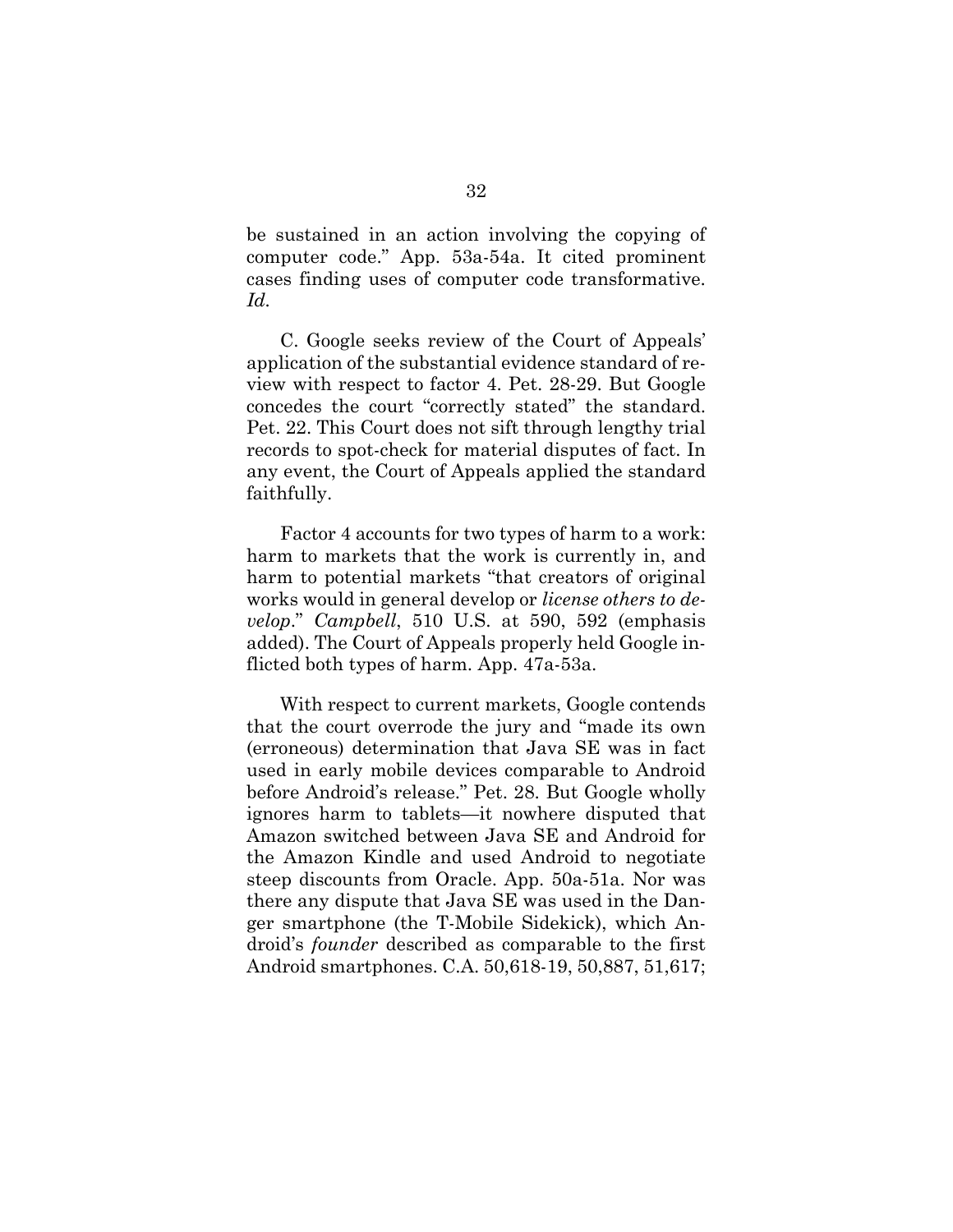App. 50a. Either one would suffice, but Google ignored (and continues to ignore) both.

Google's challenge to the court's independent finding of harm to potential markets is even more tenuous. Google asserts that the Court of Appeals erred in employing hindsight bias to find smartphones were a market that Oracle would naturally have entered. Pet. 29. Not so. The undisputed evidence the court invoked was that, before Android ever emerged, (1) Oracle *did* view specialized platforms for mobile devices as a burgeoning market for its work, *supra* 8, 29, and (2) "Oracle and Google engaged in lengthy licensing negotiations," which "demonstrates that Oracle was attempting to license its work for … smartphones," App. 51a.

#### <span id="page-41-0"></span>**III. Google's Policy Arguments Are Meritless.**

A. As it did in its prior petition, Google asserts that this Court's immediate review is necessary to avoid a "devastating impact on the development of computer software." Pet. 30. If that were so, one would expect Google to muster some evidence of devastation in the four years since this Court denied certiorari—an eternity in the software industry. But Google offers only attorney conjecture—as do the usual list of amici, many of whom have long advocated weakening statutory protections for software. Google cites nothing to suggest that programmers have "abandon[ed] their traditional building-block approach to software development," that they have stopped making interoperable products, or that copyright litigation has exploded in the face of "confusion." Pet. 31.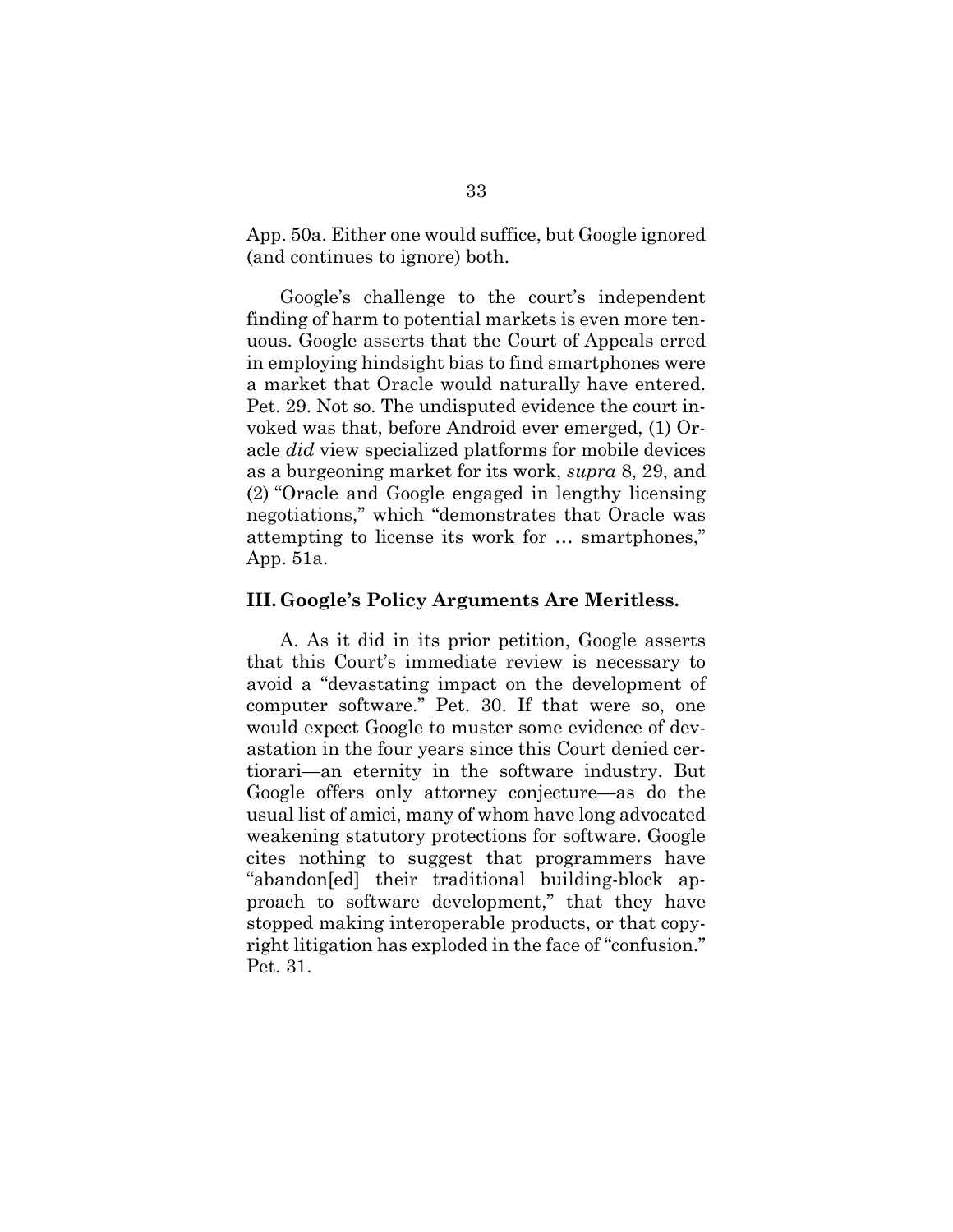To the contrary, software innovation has thrived since then. *See* BSA Foundation, *The Growing \$1 Trillion Economic Impact of Software* (Sept. 2017), <https://tinyurl.com/y77xjgke>. And Google's sky-isfalling rhetoric is at odds with the numerous stakeholders who filed amicus briefs supporting Oracle throughout this litigation. *Supra* 2-3. In arguing otherwise, Google and its amici exaggerate the decisions' reach in multiple ways.

*First*, their assertions are premised largely on characterizing the Court of Appeals' opinion as inconsistent with settled law, practice, and expectations. Pet. 4, 17. What law? An unbroken line of cases has granted copyright protection to original code less creative than the Java APIs and has found copying of code to be unfair when incorporated into a competing product. *Supra* 14, 27. Neither Google nor its amici cites a single case—in any court—that has ever found it permissible to copy this much code (or this much structure and organization) "and us[e] it for the same purpose and function as the original in a competing platform." App. 53a. A claim of settled legal expectation is vacuous, no matter how many amici Google could recruit to sign briefs attesting to their unwarranted contrary expectation.

And what settled practice? In its previous petition, Google offered examples of a supposed pervasive commercial practice of freely copying software. We refuted them, demonstrating that each was an instance of either a *licensed* use (e.g., under an open source license) or material that had *no* copyright protection. *Oracle I*, Br. in Opp. 32-33. Google does not repeat them.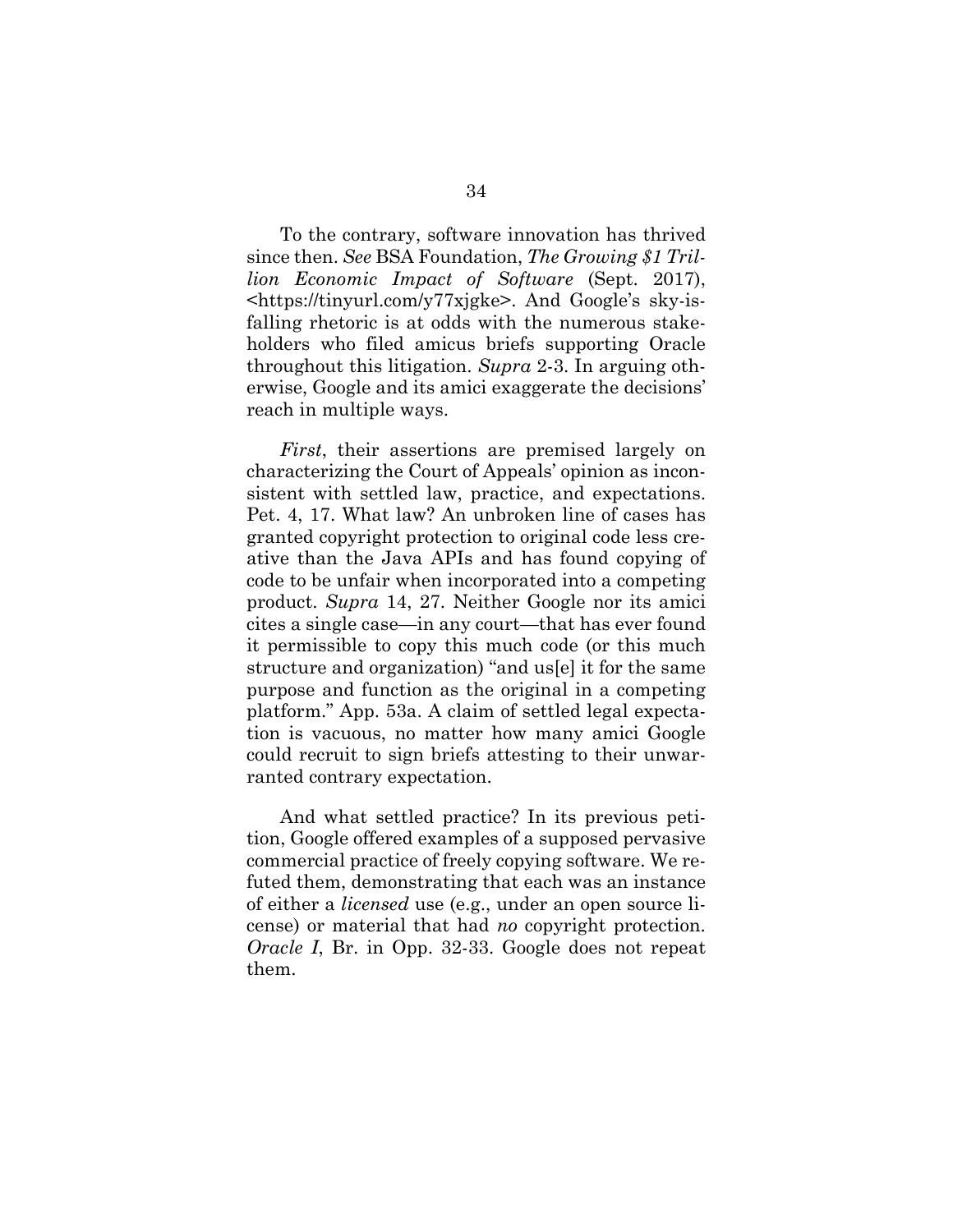*Second*, Google and its amici misstate whom the decision affects. Pet. 29. This case is about *Google's* copying of Oracle's work. *App programmers* are unaffected. They remain free to write any program they want availing themselves of the Java APIs, for free. The decision only requires *platform developers*—usually large corporations with tremendous resources, like Google—to take a license if they want to copy Oracle's work and incorporate it into a substitute commercial product.

*Third*, Google and its amici exaggerate what the opinion covers. They leave the impression that the court held that anything that can be labeled an "interface" is protected and can never be copied. But here, again, they are just capitalizing on the imprecision of their own term "software interface." *Supra* 12- 13, 26. There is no special law of "software interfaces." As is true with any work, whether a "software interface" has copyright protection or can fairly be copied depends on what it is and how it is used. The Court of Appeals' holding applied to Oracle's particular work a massive software platform with an intricate architecture of thousands of programs—and Google's particular use of that work. In contrast, some interfaces are merely uncopyrightable brief strings of characters, utterly lacking in originality and expression (as in *Lexmark*). Others might be more expressive but nevertheless fair to copy for the right purposes, such as research or to create non-infringing products. For most interfaces, the question never arises because, as amici describe, strong market incentives encourage companies to permit free reuse or offer generous licensing terms to create interoperable products. That is their prerogative, but it does not wipe out the legal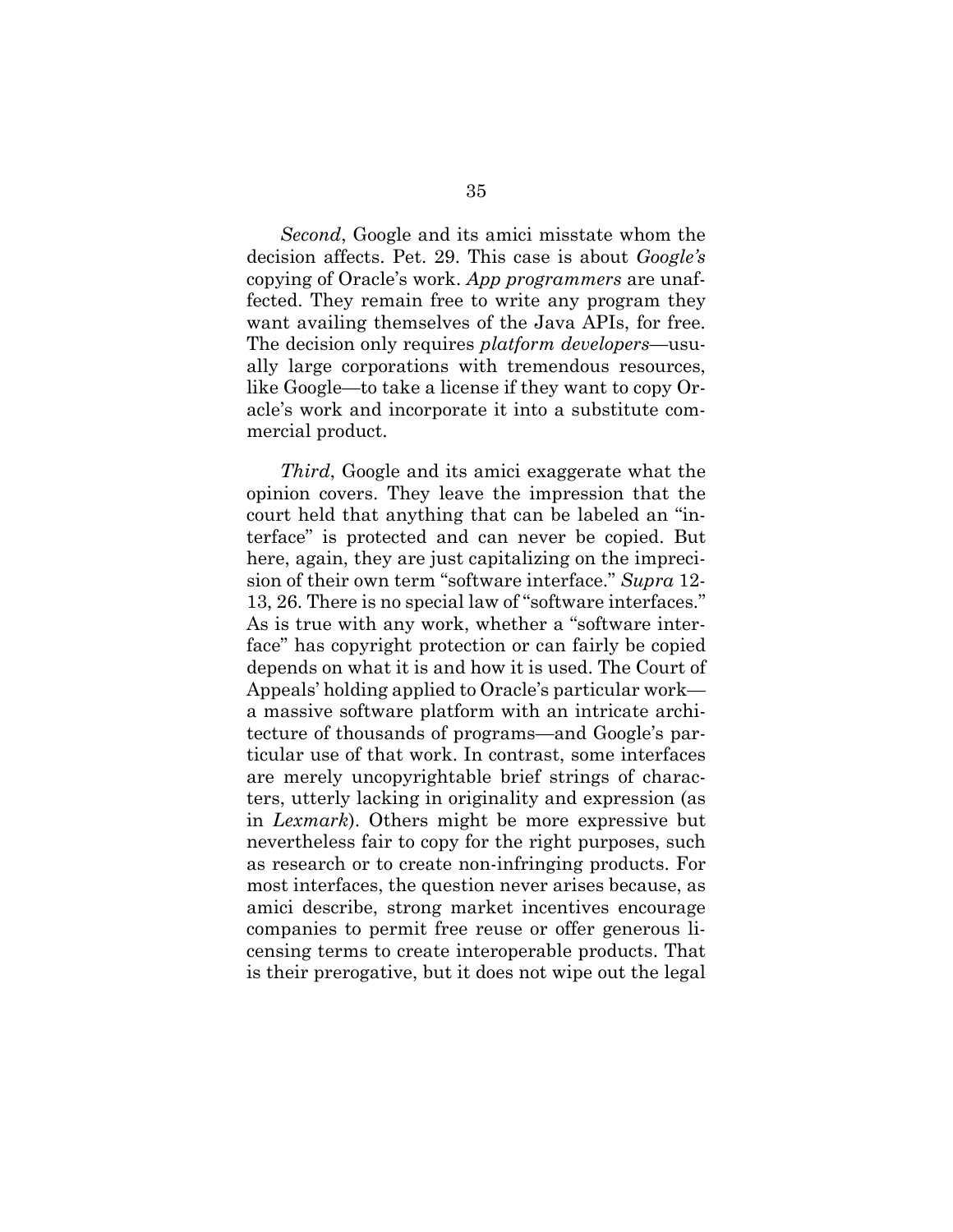rights of others who choose to commercialize their works differently.

Relatedly, Google and its amici attribute to the court a holding that anything deemed necessary for "interoperability" is protected and cannot be copied. But the court had nothing to say about interoperability because Google waived any such argument. *Supra* 31. And the court cited favorably the Ninth Circuit's *Sega* and *Sony* decisions that permit copying in some circumstances (not applicable here, *supra* 27-28) to promote interoperability. App. 53a-54a.

*Fourth*, Google repeats its concerns about lock-in. In any future case where an infringer presents evidence of compatibility and lock-in, it can explore how that affects fair use. Nothing the Court of Appeals said will constrain that discussion because Google had no such evidence and made no such argument below. *Supra* 31.

B. Google stresses the importance of fostering "innovation" in software development. Pet. 4. We could not agree more. The Founders, Congress, and this Court determined that "the best way to advance public welfare" is to "encourage[]" authors to engage in exactly the sort of "individual effort" Oracle undertook, by rewarding their efforts with "personal gain." *Mazer*, 347 U.S. at 219. Oracle would never have "invested as heavily in Java" if it knew its "investment … would not receive copyright protection." *Oracle I*, McNealy Br. 3; *see Oracle I*, Microsoft Br. at 3-4, 8.

Google's theory is that, having invested all those resources to create a program popular with platform developers and app programmers alike, Oracle should